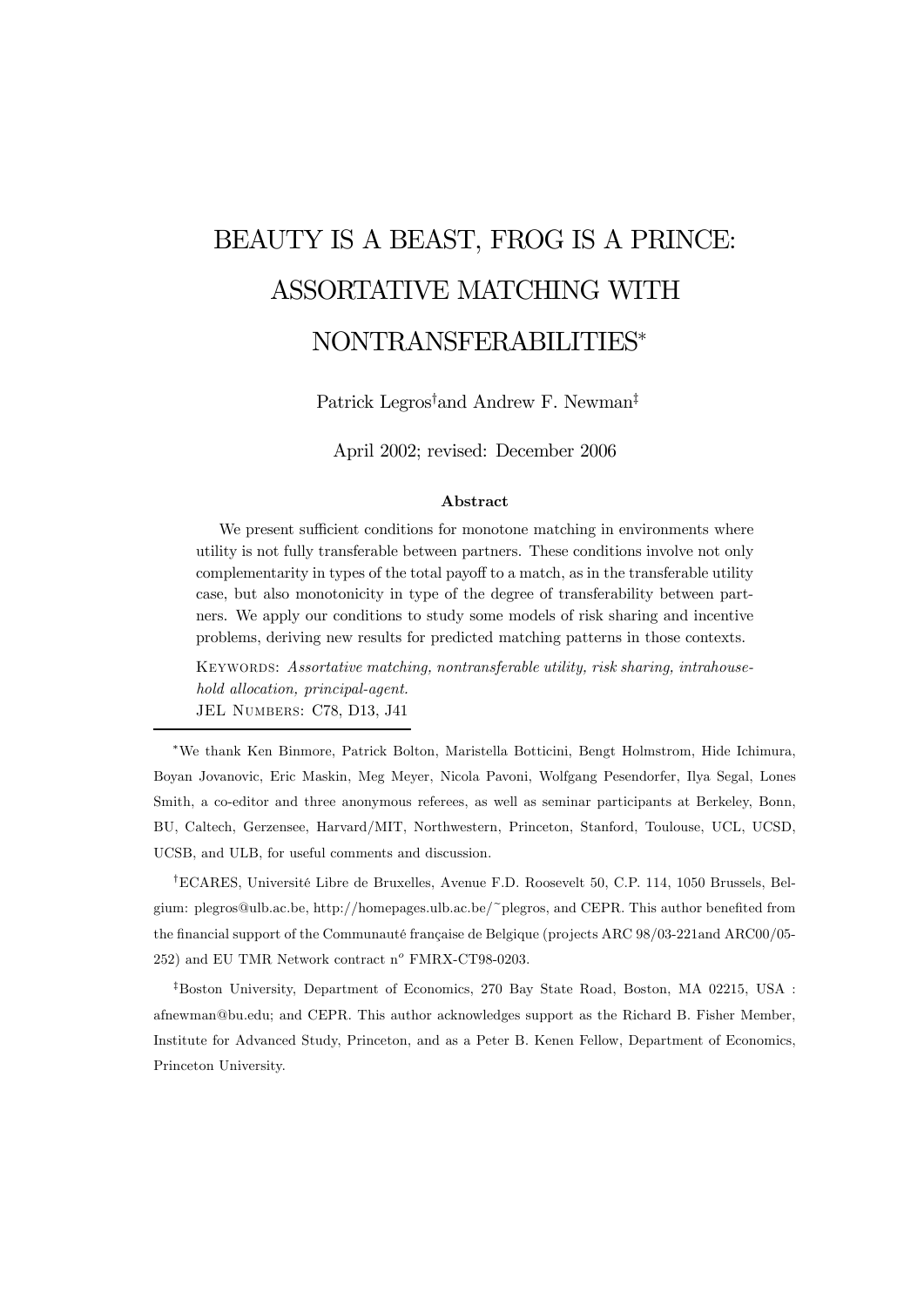# 1. Introduction

For the economist analyzing household behavior, firm formation, or the labor market, the characteristics of matched partners are paramount. The educational background of men and women who are married, the financial positions of firms that are merging, or the productivities of agents who are working together, all matter for understanding their respective markets. Matching patterns serve as direct evidence for theory, figure in the econometrics of selection effects, facilitate theoretical analysis, and are even treated as policy variables.

Much is known about characterizing matching in the special case of transferable utility (TU). For instance, if the function representing the total payoff to the match satisfies increasing (decreasing) differences in the partners' attributes, then there will always be positive (negative) assortative matching, whatever the distribution of types. Because they are distribution-free, results of this sort are very powerful and easy to apply.

But in many areas of economic analysis, the utility among individuals is not fully transferable ("non-transferable," or NTU). Partners may be risk averse with limited insurance possibilities; incentive or enforcement problems may restrict the way in which the joint output can be divided; or policy makers may impose rules about how output may be shared within relationships. As Becker (1973) pointed out long ago, rigidities that prevent partners from costlessly dividing the gains from a match may change the matching outcome, even if the level of output continues to satisfy monotone differences in type.

While interest in the issues represented by the non-transferable case is both longstanding and lively (see for instance Farrell and Scotchmer, 1988 on production in partnerships; Rosenzweig and Stark, 1989 on risk sharing in households; and more recently, Lazear, 2000 on incentive schemes for workers; Ackerberg and Botticini, 2002 on sharecropping; and Besley and Ghatak, 2005 on the organizational design of nonprofit firms), for the analyst seeking to characterize the equilibrium matching pattern in such settings, there is little theoretical guidance.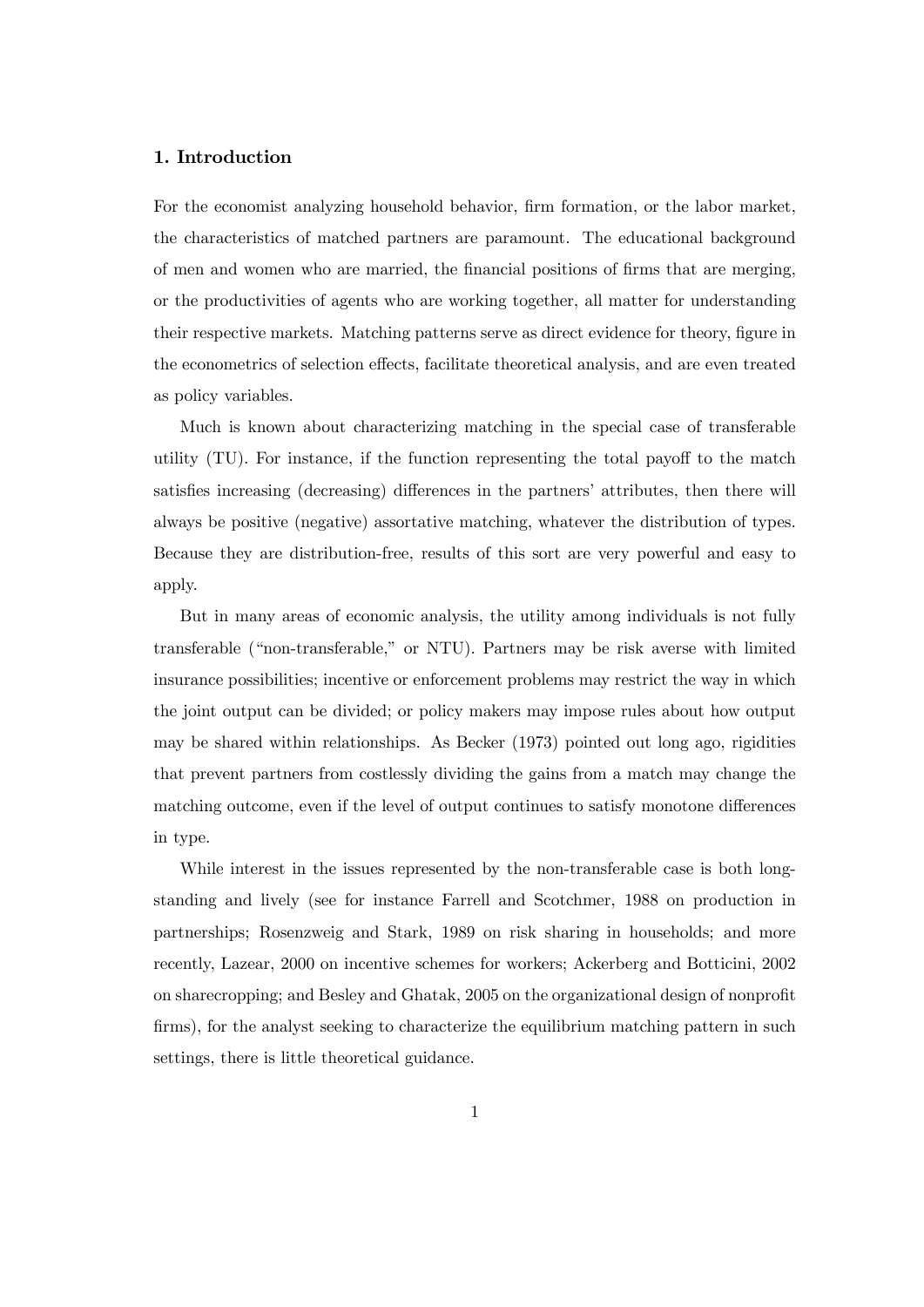The purpose of this paper is to offer some. We present sufficient conditions for assortative matching that are simple to express, intuitive to understand, and, we hope, tractable to apply. We illustrate their use with some examples that are of independent interest.

The class of models we consider are two-person matching games without search frictions in which the utility possibility frontier for any pair of agents is a strictly decreasing function. After introducing the model, we review the logic of the classical transferable utility results, which leads us to propose the "generalized difference conditions" (GDC) that suffice to guarantee monotone matching for any type distribution (Proposition 1).

We also present sufficient differential conditions for monotone matching (Corollary 1). In addition to being straightforward to verify, the differential conditions offer additional insight into the forces governing matching. In particular, they highlight the role not only of the complementarity in partners' types that figures in the TU case, but also of a complementarity between an agent's type and his partner's payoff that is the new feature in the NTU case. This second complementarity entails that the degree of transferability (i.e., slope of the frontier) be monotone in type. Even if the output satisfies increasing differences in types, failure of the type-payoff complementarity may overturn the predictions of the TU model and lead instead to negative assortative matching or some more complex and/or distribution-dependent pattern.

Two examples illustrate the application of our general results. The first is a marriage market model in which partners vary in risk attitude and must share risks within their households. Sorting effects in this kind of model are important considerations in the econometrics of marriage and migration (Rosenzweig and Stark, 1989). Using the GDC, we show that partners will sort negatively in their Arrow-Pratt degree of risk tolerance. The differential conditions are applied to the second example, a principalagent model in which agents vary in their initial wealth, and principals vary in the riskiness of their projects. Matching effects in such a model are of direct interest in some applications (e.g., Newman, 1999; Prendergast, 2002) and have been offered as explanations for some seemingly puzzling empirical results (Ackerberg and Botticini,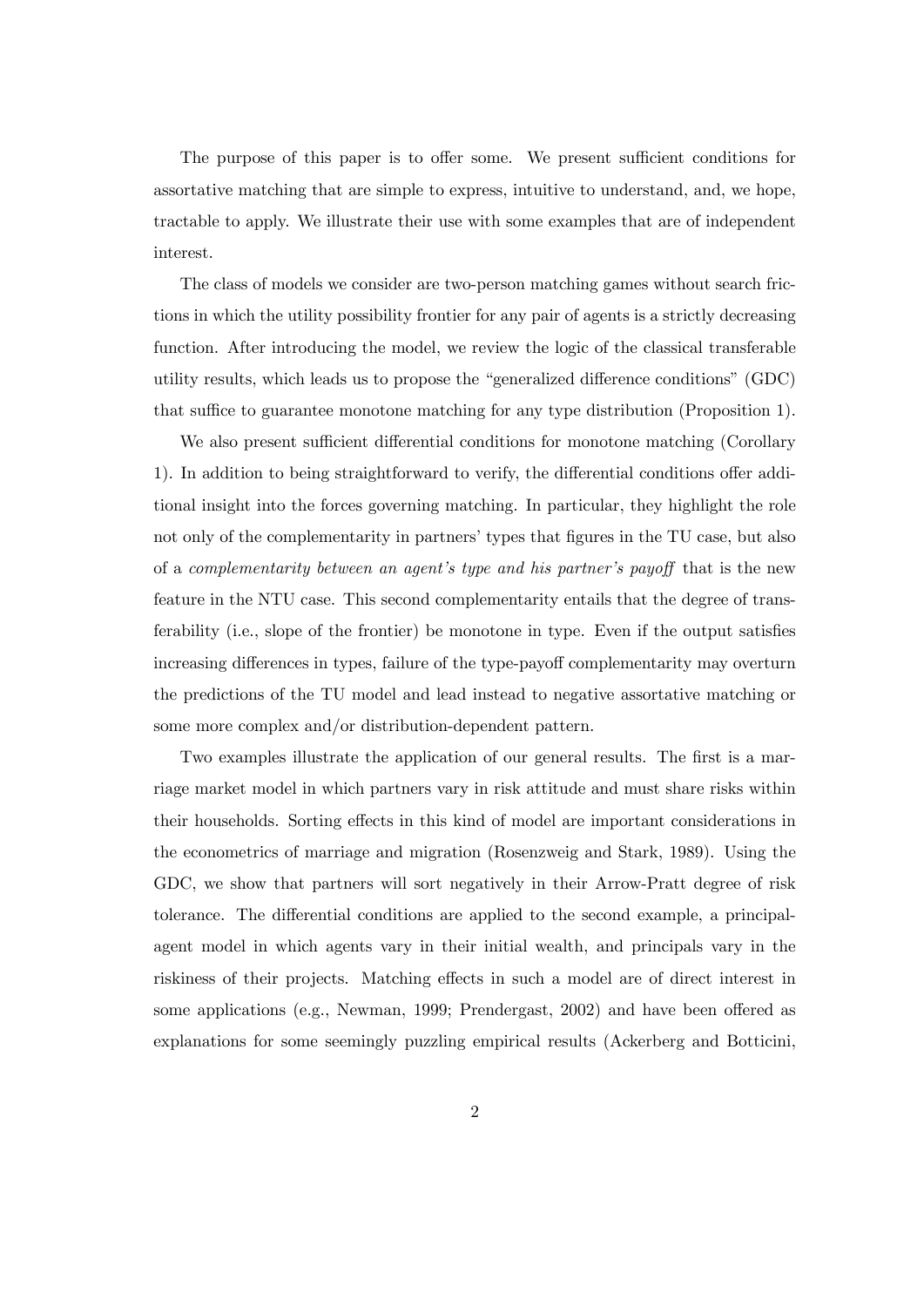2002). In this example, the type-transferability relationship alone is responsible for the predicted matching pattern, which goes in a (possibly) unexpected direction.

Finally, we discuss the strength of the GDC, pointing out that they are ordinal conditions (Proposition 2), which broadens the scope of applicability of the local conditions; that they are necessary if one seeks a distribution-free condition for assortative matching (Proposition 3); and their distinction from established conditions in the literature (Sections 6.3 and 7.3). Section 7 discusses extensions of our results to variations of the standard matching framework, and Section 8 concludes.

The next section delves further into the ideas underlying the general theoretical analysis by examining a very simple example inspired by the one in Becker (1973).

# 2. An Illustrative Example

Suppose there are two types of men,  $p' < p$ , and two types of women,  $a' < a$ . The total "output" they produce when matched, as a function of the partners' types, is described by the matrix

$$
\begin{array}{ccc}\n & a' & a \\
p' & 4 & 7 \\
p & 7 & 9\n\end{array}
$$

Since  $9 - 7 < 7 - 4$ , the joint payoff function satisfies *decreasing differences (DD)*. If payoffs are fully transferable, then it is well known that decreasing differences implies that a stable outcome will always involve negative assortative matching (NAM): high types will match with low types. If to the contrary we had a positive match of the form  $\langle p', a'\rangle$ ,  $\langle p, a\rangle$  with equilibrium payoffs  $(\pi(p'), \omega(a'))$  and  $(\pi(p), \omega(a))$ , then there would always be a pair of types that could do strictly better for themselves:  $\omega(a')$  +  $\omega(a) = (4 - \pi(p')) + (9 - \pi(p)) < (7 - \pi(p')) + (7 - \pi(p));$  thus  $\omega(a) < 7 - \pi(p')$  or  $\omega(a') < 7 - \pi(p)$ ; a' could offer p (or a' could offer p) slightly more than his current payoff and still get more for herself, destabilizing the positive match. The negative matching outcome maximizes total output.

Suppose instead that utility is not perfectly transferable, and consider the extreme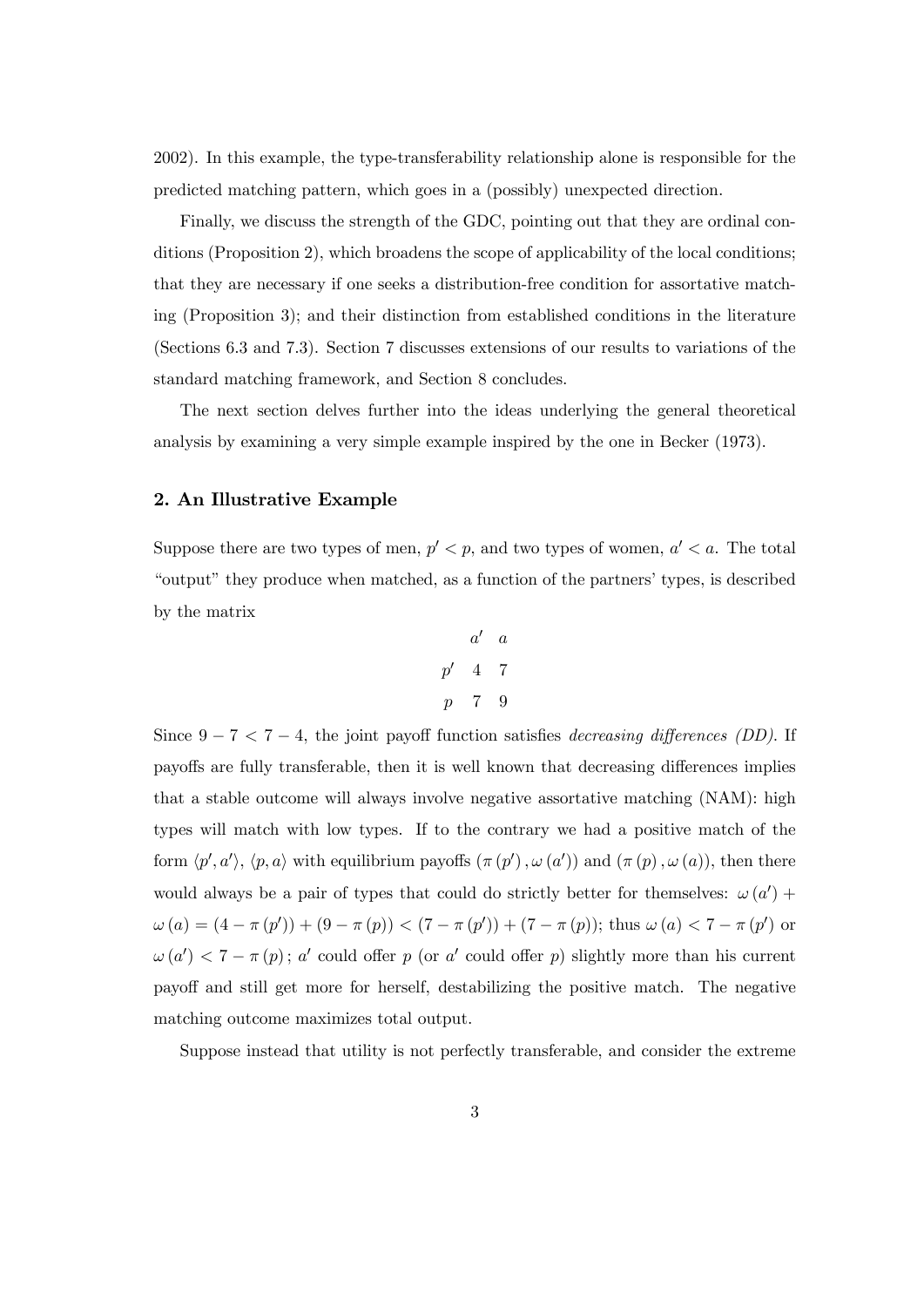case in which any departure from equal sharing within the marriage is impossible. For instance, the payoff to the marriage could be generated by the joint consumption of a local public good. Thus each partner in  $\langle p, a \rangle$  gets 4.5, each in  $\langle p, a' \rangle$  gets 3.5, etc. Now the only stable outcome is positive assortative matching  $(PAM)$ : each  $p$  is better off matching with  $a(4.5)$  than with  $a(3.5)$ , and thus the "power couple" blocks a negative assortative match. As Becker noted, with nontransferability, the match changes, and aggregate performance suffers as well.

Of course this extreme form of nontransferability does not represent many situations of economic interest. What happens in the broad intermediate range? Introduce a dose of transferability by supposing that some compensation, say through the return of favors, makes it possible to depart from equal sharing. Consider two simple cases. In the first, the high types are "difficult," while the low types are "easy": beauty is a beast, frog is a prince. That is, utility is perfectly transferable between  $p'$  and  $a'$ ,  $p'$  can transfer to a, but not vice versa, and  $a'$  can transfer to p but not vice versa. In the second case, the high types are easy and the low types difficult. See Figure 2.1, which depicts the utility possibility frontiers between pairs of types, assuming feasible transfers are made starting from the equal sharing point.

In the first case, the degree of transferability is decreasing in type, and in particular is changing in the same direction as (marginal) productivity. The unique outcome is NAM in this case: if things were otherwise, a high type could promise a low type almost 2.5, garnering a bit over 4.5 for itself, and the low type will be happy to accept the offer (the only way this could not happen is if both  $a'$  and  $p'$  were getting at least 2.5, which is an impossibility).

In the second case, the degree of transferability is increasing in type, opposite the direction that productivity increases, and this opposition between productivity and transferability is enough to overturn the TU outcome. The easygoing high types now can get no more than 3.5 out of a mixed relationship, so they prefer a match with each other, wherein 4.5 would be available to each.<sup>1</sup>

<sup>&</sup>lt;sup>1</sup>This begs the question of how much transferability is needed for NAM. We leave it to the reader to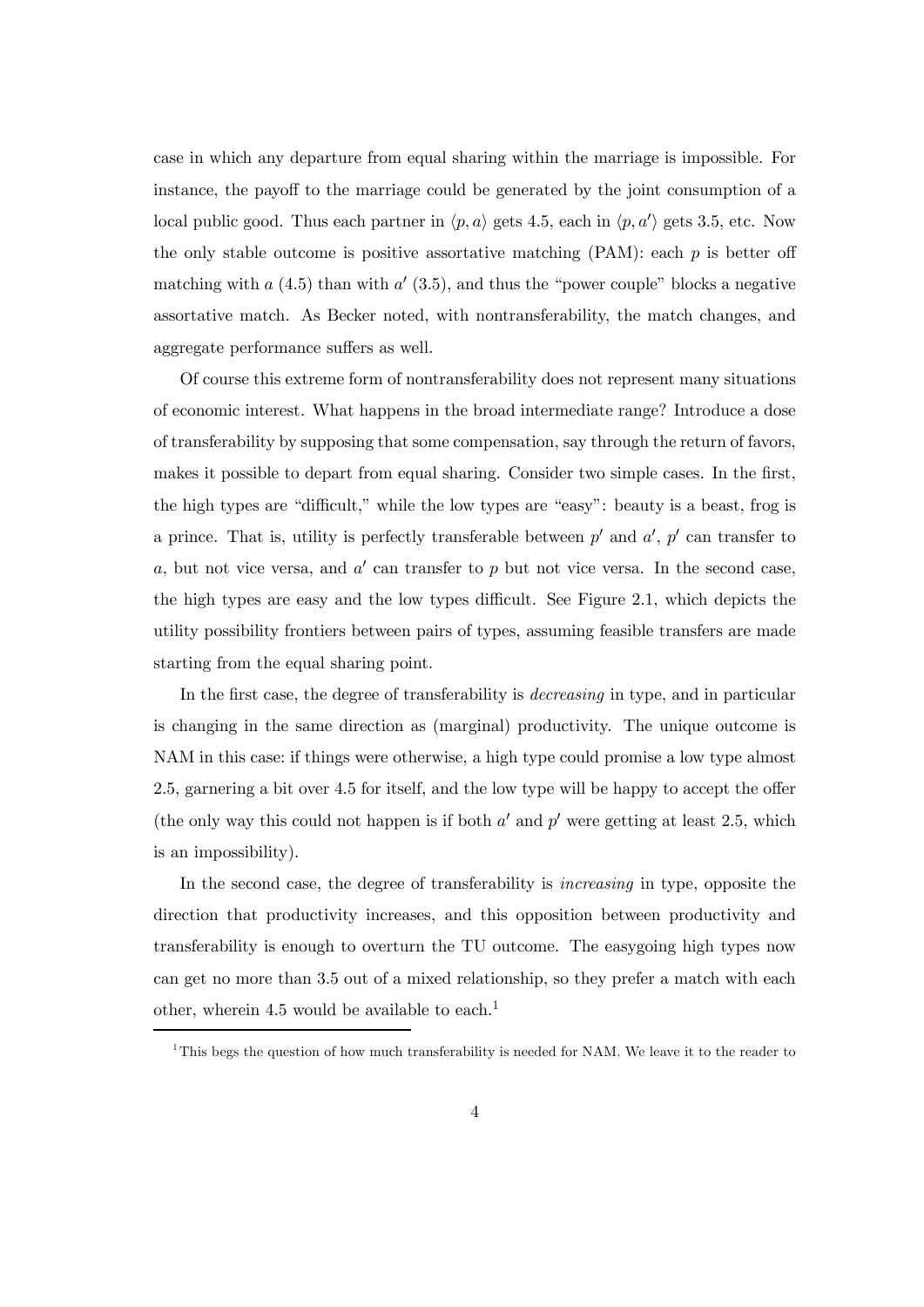

Figure 2.1: Utility possibility frontiers

The basic intuitions contained in this example carry over to the general case, and are in a nutshell the content of our main results, Proposition 1 and Corollary 1. <sup>2</sup> Transferability, and its dependence on type, can be as important as productivity in determining the nature of sorting.

# 3. The Model

The economy is populated by a finite number of agents who differ in type, which is taken to be a real-valued attribute such as skill, wealth, or risk attitude. For expositional ease we focus on *two-sided* models, where agents are also distinguished by a binary "gender" (man-woman, firm-worker, etc.), but as we discuss in Section 7.2 the results can also be applied to "one-sided models." Payoffs exceeding that obtained in autarchy, which for

verify that if low types can transfer at a rate  $\beta$ , then there is  $\beta^* \in (0,1)$  such that  $\beta > \beta^*$  implies NAM and  $\beta < \beta^*$  implies PAM.

<sup>&</sup>lt;sup>2</sup>The only difference is that we shall require the frontiers to be strictly decreasing; the above examples could easily be modified to conform to this requirement without changing any conclusion.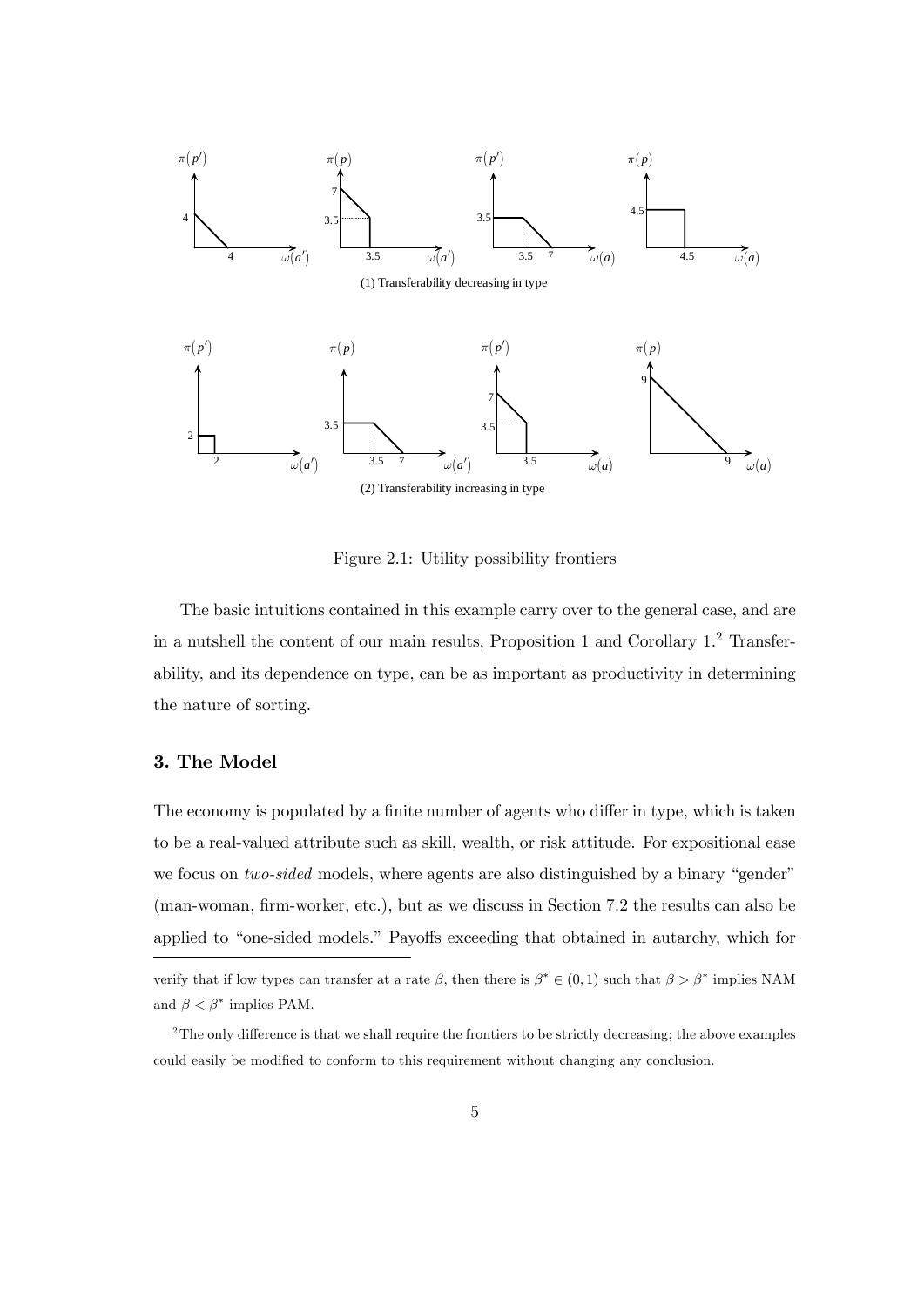the general analysis we normalize to zero for all types,<sup>3</sup> are generated only if agents of opposite gender match.

Let  $I$  be the set of agents on one side of the market and  $J$  be the set of agents on the other. The description of a specific economy includes an assignment of individuals to types via maps  $\rho: I \longrightarrow P$ , and  $\alpha: J \longrightarrow A$ , where P and A are compact subsets of R. To simplify the exposition we assume that I and J have the same cardinality.<sup>4</sup>

The object of analytical interest is the utility possibility frontier (since in equilibrium agents will always select an allocation on this frontier) for each possible pairing of agents. This frontier will be represented by a bounded continuous function  $\phi: P \times A \times \mathbb{R}_+ \to \mathbb{R}_+$ ;  $\phi(p, a, v)$  denotes the maximum utility generated by a type  $p \in P$  in a match with a type  $a \in A$  who receives utility v. The maximum equilibrium payoff that p could ever get in a match with a is  $\phi(p, a, 0)$ , since a would never accept a negative payoff. We assume throughout that  $\phi(p, a, 0)$  is positive for all  $(p, a)$  and that  $\phi(p, a, v)$  is continuous and strictly decreasing in v whenever  $\phi(p, a, v)$  is positive.<sup>5</sup>

Let  $\psi(a, p, \cdot)$  be the "quasi-inverse" of  $\phi(p, a, \cdot): \psi(a, p, u)$  is the maximum payoff to a type-a when his type-p partner receives utility u. For any  $p \in P, a \in A$ , if  $u \in$  $[0, \phi(p, a, 0)], \psi(a, p, u)$  solves  $\phi(p, a, \psi(a, p, u)) = u$ , and if  $u > \phi(p, a, 0), \psi(a, p, u) = 0$ .

4This is basically without loss of generality; see Section 7.1.

<sup>5</sup>While we take  $\phi$  to be a primitive of the model for the general analysis, it will typically be derived from more fundamental assumptions about technology, preferences and choices made by the partners after they match, as in the examples in Section 5. The frontier can be generally expressed as

$$
\phi(p, a, v) = \max_{x} U(x, p, a)
$$
  
s.t.  $V(x, a, p) \ge v$   
 $x \in \Omega(p, a),$ 

where U is the utility of the agent in I, V the utility of the agent in J, x the choice variables, and  $\Omega(p, a) \subset \mathbb{R}^n$  is the choice set. The frontier will have the indicated properties if, for instance, U and V are continuous and locally nonsatiated,  $\Omega(p, a)$  is continuous, and for each  $(p, a)$ ,  $\Omega(p, a)$  has nonempty relative interior and contains a point  $x_{pa}$  such that  $U(x_{pa}, p, a) > 0$ ,  $V(x_{pa}, a, p) > 0$ .

<sup>&</sup>lt;sup>3</sup>In many applications, the autarchy payoff varies with type. The analysis extends to this case almost without modification: see Section 7.1.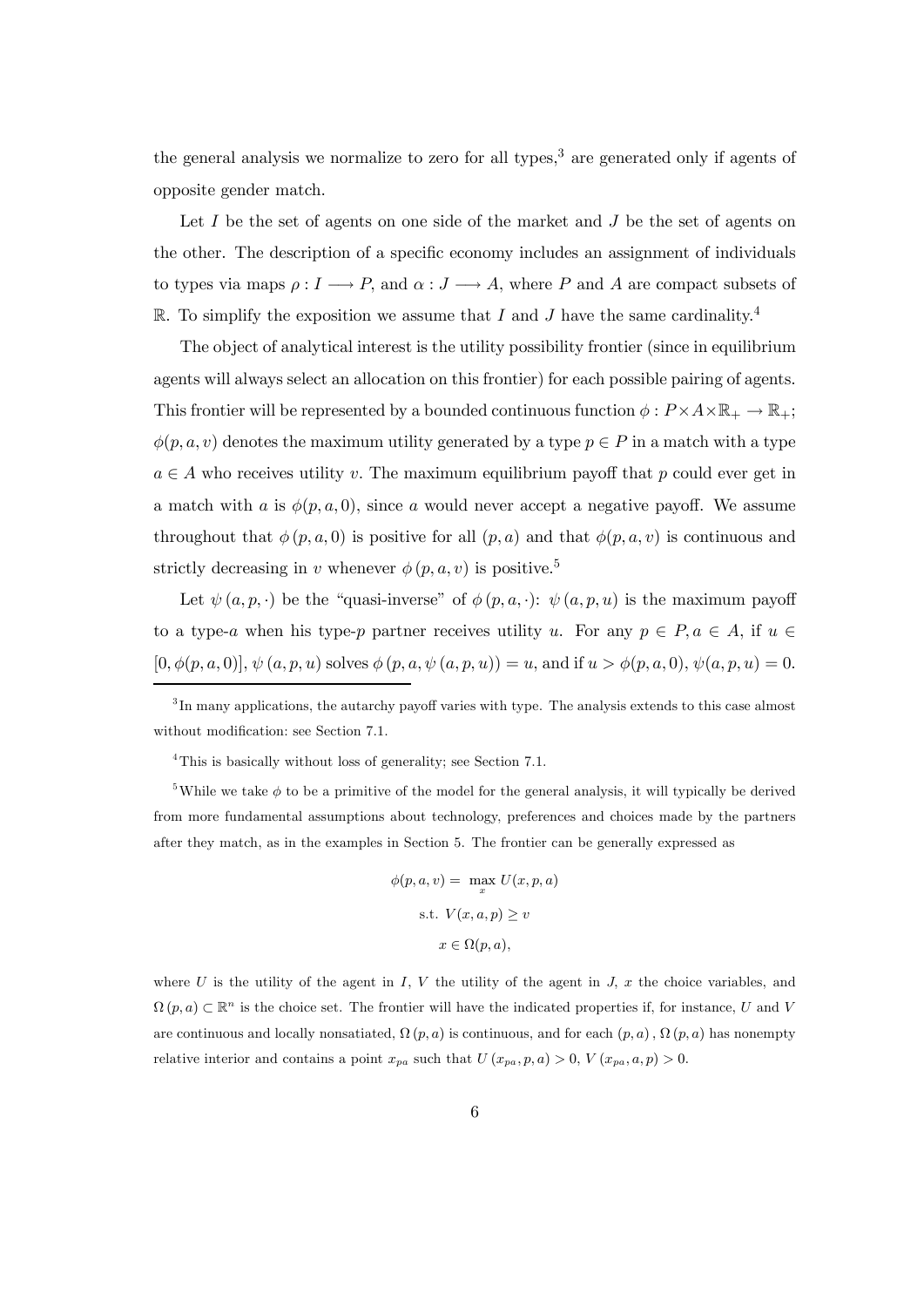In general, of course,  $\phi(p, a, w) \neq \psi(a, p, w)$ .

We shall sometimes refer to the first argument of  $\phi$  and  $\psi$  as "own type," the second argument as "partner's type," and the third argument as "payoff."

The notation reflects two further assumptions of matching models, namely (1) that the payoff possibilities depend only on the types of the agents and not on their individual identities; and (2) the utility possibilities of the pair of agents do not depend on what other agents in the economy are doing, i.e., there are no externalities across coalitions.

The model encompasses the case of transferable utility (TU), in which there exists a production function  $h(a, p)$  such that  $\phi(p, a, v)$  can be written as  $h(p, a) - v$  for  $v \in [0, h(p, a)]$ . In all other cases we have nontransferable utility (NTU).

Our concept of equilibrium is the core of the assignment game: it requires that agents in  $I$  are matched to agents in  $J$  in a stable way.

**Definition 1.** Payoffs  $(u, v)$  are feasible for  $(p, a) \in P \times A$  if  $u \leq \phi(p, a, v)$  and  $v \leq \phi(p, a, v)$  $\psi(a,p,0)$ .

**Definition 2.** An equilibrium specifies a one-to-one matching function  $m: I \rightarrow J$  and payoff allocations  $\pi^* : I \longrightarrow \mathbb{R}_+$  and  $\omega^* : J \longrightarrow \mathbb{R}_+$  that satisfy the two following conditions.

(i) Feasibility of  $(\pi^*, \omega^*)$  with respect to m : for all  $i \in I$ ,  $(\pi^*(i), \omega^*(m(i)))$  is feasible for  $(\rho(i), \alpha(m(i)))$ .

(ii) Stability of m with respect to  $(\pi^*, \omega^*)$  : there do not exist  $(i, j) \in I \times J$  and  $v > \omega^*(j)$ such that  $\phi(\rho(i), \alpha(j), v) > \pi^*(i)$ .

Existence of equilibria in this class of economies has been established elsewhere (Kaneko, 1982).

Because  $\phi(p, a, v)$  is strictly decreasing in v on  $(0, \psi(a, p, 0))$ , an equilibrium satisfies equal treatment: if two agents with the same type had unequal equilibrium payoffs, it would be possible for the worse-treated to underbid the better-treated, contradicting stability. Thus, the equilibrium payoff functions  $\pi^*$  and  $\omega^*$  depend only on the individual's type, and it is enough to define type-dependent payoff functions  $\pi : P \to \mathbb{R}_+$  and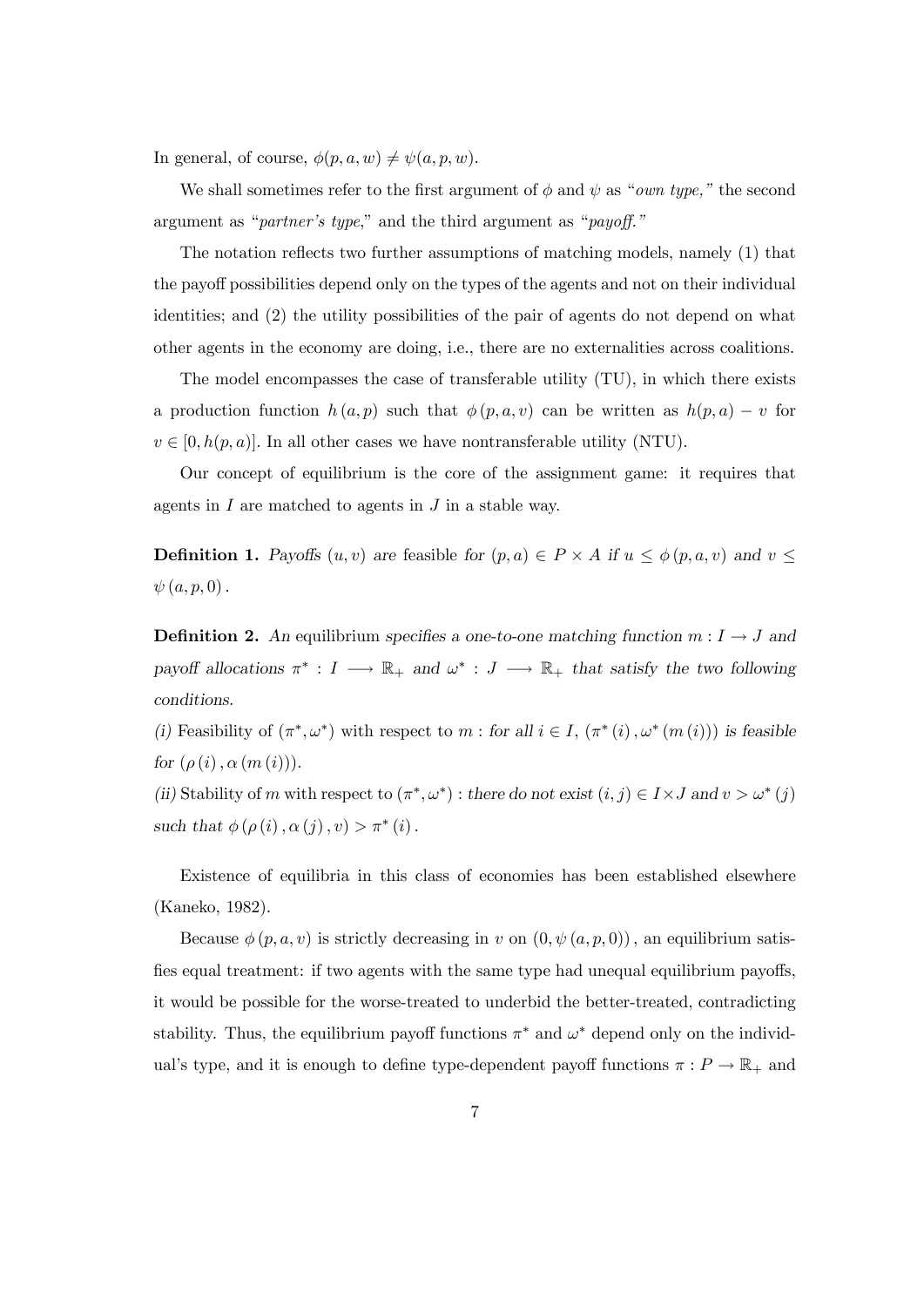$\omega: A \to \mathbb{R}_+$  as  $\pi(p) = \pi^*(\rho(i))$  when  $\rho(i) = p$  for  $i \in I$  and  $\omega(a) = \omega^*(\alpha(j))$  when  $\alpha(j) = a$  for  $j \in J$ .

Concepts of monotone matching are defined with respect to the matching correspondence between types. The matching function  $m: I \rightarrow J$  generates a matching correspondence on types  $\mathfrak{M}: P \rightrightarrows A$ :

$$
\mathfrak{M}(p) = \left\{\alpha(j), j \in J : \exists i \in I, \rho(i) = p \text{ and } j = m(i)\right\}.
$$

We say that  $\mathfrak{M}$  is stable given  $(\pi,\omega)$  if there do not exist  $(p, a)$  and  $v > \omega(a)$  such that  $\phi(p, a, v) > \pi(p).$ 

When  $\mathfrak{M}$  is a monotone correspondence, matching is *monotone*. In two-sided models, there are only two types of monotone matching. An equilibrium displays positive assortative matching (PAM) if  $p > p'$ ,  $a \in \mathfrak{M}(p)$ ,  $a' \in \mathfrak{M}(p') \implies a \geq a'$ . There is negative assortative matching (NAM) if  $p > p'$ ,  $a \in \mathfrak{M}(p)$ ,  $a' \in \mathfrak{M}(p') \Longrightarrow a' \geq a$ .

Say that an equilibrium is *payoff equivalent* to another if all agents have the same payoff in each equilibrium. We say an economy satisfies PAM (NAM) if each equilibrium is payoff equivalent to one in which the match satisfies PAM (NAM).

## 4. Sufficient Conditions for Monotone Matching

#### 4.1. Logic of the TU Case

Recall the conventional transferable utility result, as that will provide guidance to the general case. In the TU case, only the total payoff  $h(p, a)$  is relevant. The assumption that is often made about h is that it satisfies *increasing differences* (ID): whenever  $p > p'$  and  $a > a'$ ,  $h(p, a) - h(p, a') \ge h(p', a) - h(p', a')$ . Why does this imply positive assortative matching, irrespective of the distribution of types? Usually, the argument is made by noticing that the total output among the four types is maximized (a necessary condition of equilibrium in the TU case, but not, we should emphasize, in the case of NTU) when p matches with a and p' with  $a'$ : this is evident from rearranging the ID condition.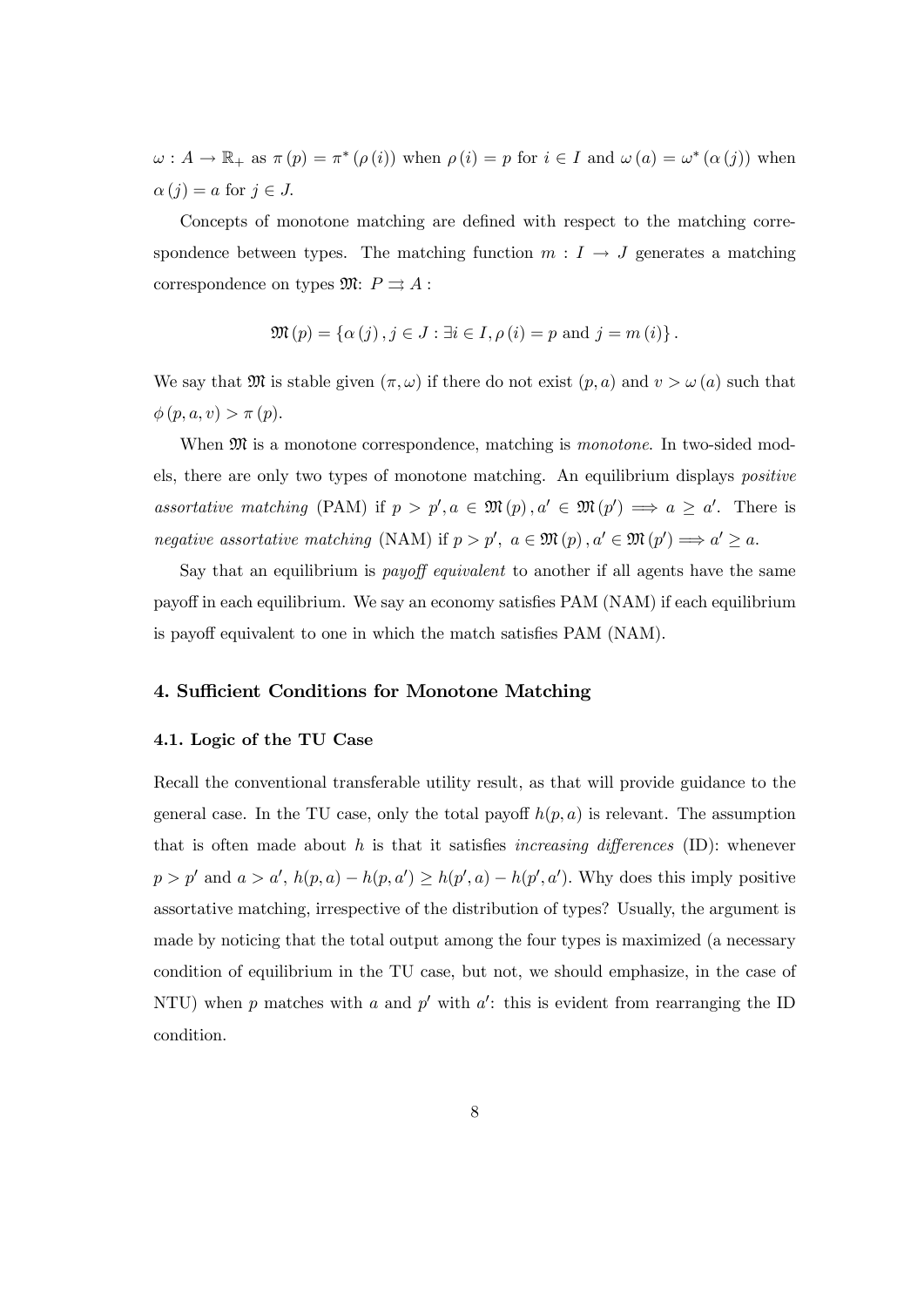However, it is more instructive to analyze this from the equilibrium point of view. Suppose that a and a' compete for the right to match with p rather than  $p'$ . The increasing difference condition says that  $a$  can outbid  $a'$  in this competition, since the incremental output produced if a switches to p exceeds that when  $a'$  switches. In particular, this is true *whatever* the level of utility u that  $p'$  might be receiving: rewrite (strict) ID as  $h(p, a) - [h(p', a) - u] > h(p, a') - [h(p', a') - u]$ ; this is literally the statement that a's willingness to pay for p, given that  $p'$  is getting u, exceeds a's. Thus a situation in which p is matched with a' and p' with a is never stable: a will be happy to offer more to p than the latter is getting with  $a'$ . The ID result is *distribution free*: the type distribution will affect the equilibrium payoffs, but the argument just given shows that  $p$ 's partner must be larger than  $p$ 's regardless of what those payoffs might be.

The convenient feature of TU is that if a outbids  $a'$  at one level of u, he does so for all  $u$ . Such is not the case with NTU. Our sufficient condition will require explicitly that  $a$ can outbid  $a'$  for all relevant levels of u. If this requirement seems strong, recall that the nature of the result sought, namely monotone matching regardless of the distribution, is also strong. By the same token, it is weaker than ID, and includes TU as a special case.

In an NTU model, the division of the surplus between the partners cannot be separated from the level that they generate. Switching to a higher type partner may not be attractive if it is also more costly to transfer utility to a high type, that is, if the frontier is steeper. A sufficient condition for PAM is that not only there is the usual type-type complementarity in the production of surplus, but also there is a type-payoff complementarity: frontiers are flatter, as well as higher, for higher types. This will perhaps be more apparent from the local form of our conditions.

#### 4.2. Generalized Difference Conditions

Let  $p>p'$  and  $a>a'$  and suppose that p' were to get u. Then the above reasoning would suggest that a would be able to outbid  $a'$  for p given that p' has a given outside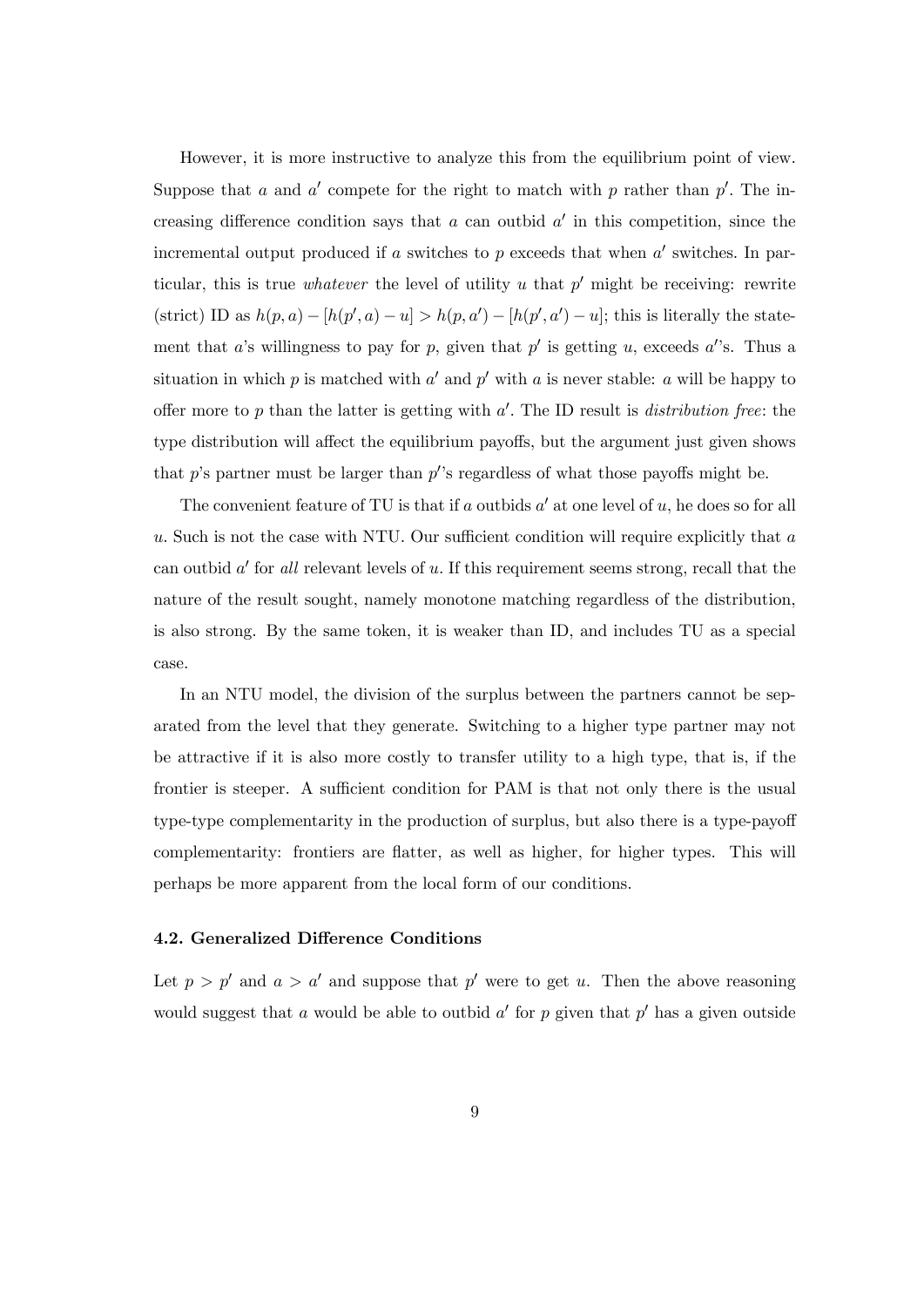option of  $u$ :

$$
\phi(p, a, \psi(a, p', u)) \ge \phi(p, a', \psi(a', p', u)). \tag{4.1}
$$

The left-hand side is a's willingness to "pay" (in utility terms) for p, given that  $p'$ receives  $u : a$  then receives  $v = \psi(a, p', u)$ , so p would get  $\phi(p, a, v)$  if matched with a. The right-hand side is the counterpart expression for  $p' : a'$  receives  $v' = \psi(a', p', u)$ , so p would get  $\phi(p, a', v')$  if matched with  $a'.^6$ 

When satisfied by any  $p > p'$ , and  $a > a'$ , and u feasible for  $(p', a)$ , condition (4.1) is called *Generalized Increasing Differences* (GID). The concept is illustrated in Figure 4.1. The frontiers for the matched pairs  $\langle p', a' \rangle, \langle p', a \rangle, \langle p, a \rangle$ , and  $\langle p, a' \rangle$  are plotted in a four-axis diagram. The compositions in (4.1) are indicated by following the arrows around from a level of utility u for  $p'$ . Note that the utility p obtains on the "a side" exceeds that on the  $a'$  side of the diagram. So an equivalent way to state the condition is that whenever a low type  $p'$  is indifferent between two agents a and  $a'$ , a higher type  $p$ will (weakly) prefer the higher type  $a$  when he guarantees both agents the same feasible payoffs that they would obtain with  $p'$ :

$$
\phi(p', a', v') = \phi(p', a, v) \Rightarrow \phi(p, a, v) \ge \phi(p, a', v').
$$
\n(4.2)

GID is thus a kind of a single-crossing condition, and as we have mentioned and will show below, is an ordinal property.

Our main result states that GID is sufficient for PAM in the sense that all equilibria are payoff equivalent to a PAM equilibrium. There is an analogous condition, Generalized Decreasing Differences (GDD), for NAM.

**Proposition 1.** (i) A sufficient condition for an economy to satisfy PAM is that  $\phi$ 

$$
\psi\left(a,p,\phi\left(p,a',v\right)\right)\geq\psi\left(a,p',\phi\left(p',a',v\right)\right);
$$

it is straightforward to verify that the two conditions are equivalent. In applications, it may be easier to verify the condition from the point of view of one side rather than the other.

<sup>&</sup>lt;sup>6</sup>Obviously the reasoning can be made in terms of p and p' competing for a; in this case the (GID) condition is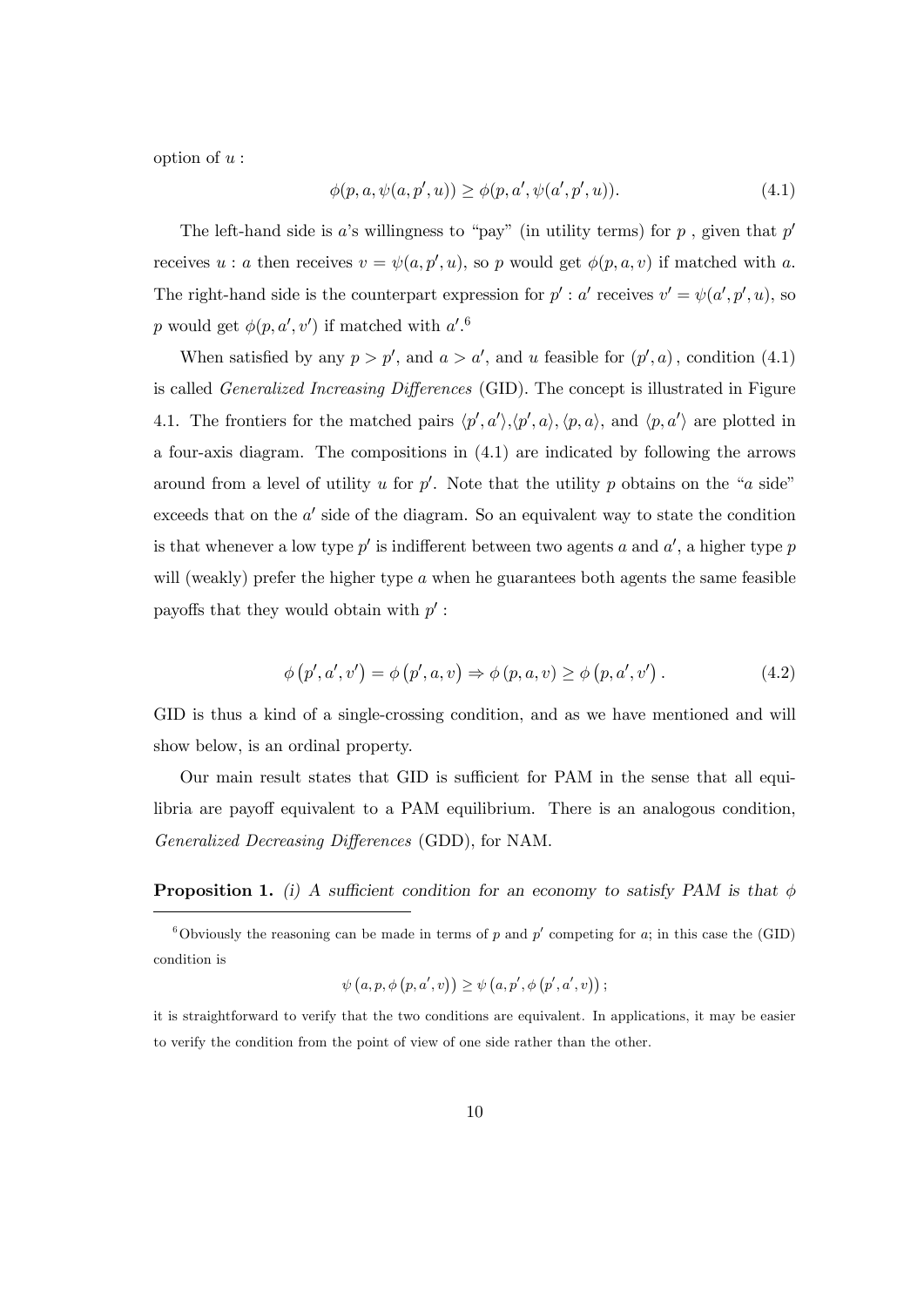

Figure 4.1: Generalized Increasing Differences

satisfies generalized increasing differences (GID) : whenever  $p > p'$ ,  $a > a'$ , and  $u \in$  $[0, \phi (p', a, 0)], \phi (p, a, \psi (a, p', u)) \geq \phi (p, a', \psi (a', p', u))$ .

(ii) A sufficient condition for an economy to satisfy NAM is that  $\phi$  satisfies generalized decreasing differences (GDD) : whenever  $p > p'$ ,  $a > a'$ , and  $u \in [0, \phi(p', a', 0)]$ ,  $\phi(p, a, \psi(a, p', u)) \leq \phi(p, a', \psi(a', p', u))$ .

The basic logic of the proof is very simple, particularly when GID holds strictly. Suppose that contrary to PAM there is an equilibrium with types  $p>p'$  and  $a>a'$  that are matched negatively, i.e.,  $\langle p', a \rangle$  and  $\langle p, a' \rangle$ . Feasibility entails that  $\pi(p') \leq \phi(p', a, 0)$ , so by strict GID,

$$
\phi(p, a, \psi(a, p', \pi(p'))) > \phi(p, a', \psi(a', p', \pi(p'))).
$$

Stability requires that  $a'$  does not want to switch to  $p'$ , and a does not want to switch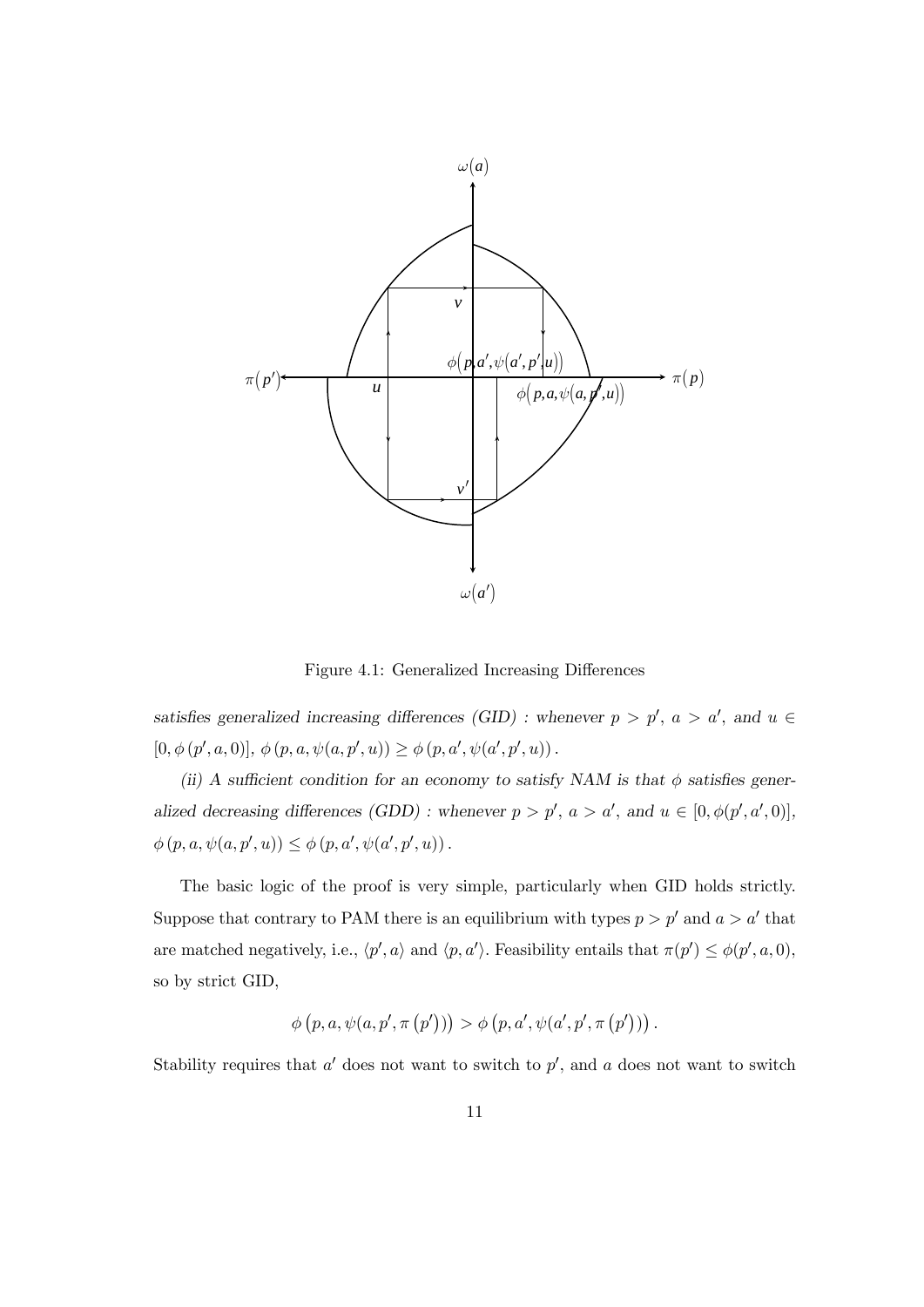to  $p:$ 

$$
\omega(a') = \psi(a', p, \pi(p)) \ge \psi(a', p', \pi(p'))
$$
  

$$
\omega(a) = \psi(a, p', \pi(p')) \ge \psi(a, p, \pi(p))
$$

Applying  $\phi(p, a', \cdot)$  to both sides of the first inequality and  $\phi(p, a, \cdot)$  to the second yields (the inequalities are reversed since the operators are decreasing)

$$
\pi(p) = \phi(p, a', \psi(a', p, \pi(p))) \leq \phi(p, a', \psi(a', p', \pi(p')))
$$
  

$$
\phi(p, a, \psi(a, p', \pi(p'))) \leq \phi(p, a, \psi(a, p, \pi(p))) \leq \pi(p);
$$

thus  $\phi(p, a, \psi(a, p', \pi(p'))) \leq \phi(p, a', \psi(a', p', \pi(p')))$ , contradicting strict GID. The full proof considers the general case in which GID doesn't hold strictly and where there may exist equilibria which do not satisfy PAM; in this case we show that there is a payoff equivalent PAM equilibrium. Details are in the Appendix.

#### 4.3. The Differentiable Case

We now present a set of cross-partial derivative conditions. For this subsection, suppose that P and A are nondegenerate closed intervals. Let

$$
D = \{(p, a, v) \in \mathbb{R}^3 : p \in P, a \in A, v \in (0, \psi(a, p, 0))\}
$$

be the "domain of nondegeneracy" of  $\phi$ , that is for each pair  $(p, a)$ , we ignore the corner values 0 and  $\psi(a, p, 0)$ .

We shall also assume that each agent benefits from matching with a higher type partner.

**Definition 3.**  $\phi$  is type increasing if for all  $(p, a) \in P \times A, u, v \in \mathbb{R}_+, \phi(p, a, v)$  is nondecreasing in a and  $\psi(a, p, u)$  is nondecreasing in p.

Note that  $\phi$  type increasing implies that  $\phi$  and  $\psi$  are nondecreasing in own type as well as partner type.<sup>7</sup>

<sup>7</sup>Consider  $\hat{a} > a$ . By definition, for  $u \in [0, \phi(p, a, 0)]$ , we have  $u = \phi(p, a, \psi(a, p, u))$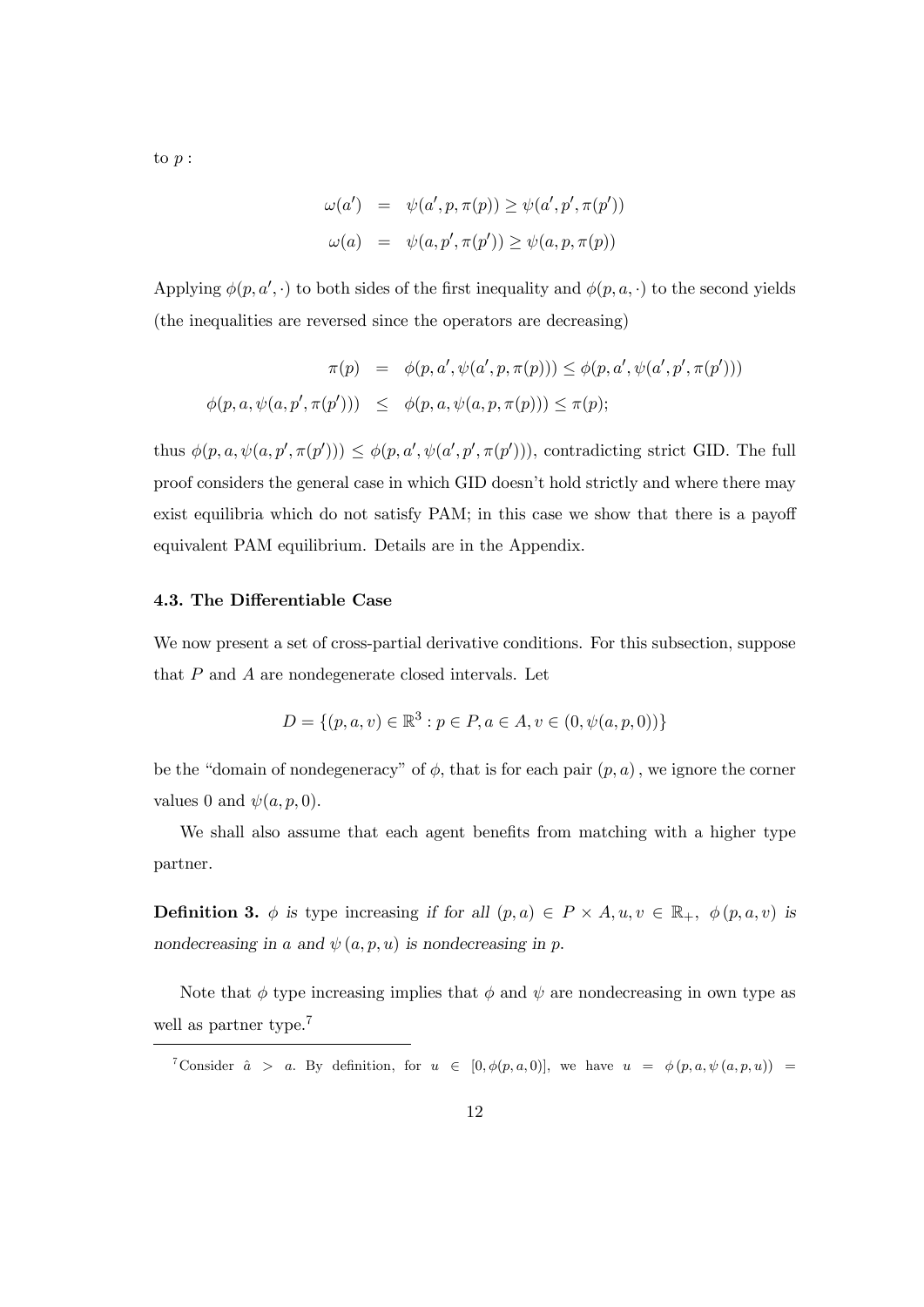**Corollary 1.** Suppose  $\phi$  is type increasing and twice continuously differentiable on D. (i) A sufficient condition for the economy to satisfy PAM is that for all  $(p, a, v) \in D$ ,

$$
\phi_{12}(p, a, v) \ge 0 \text{ and } \phi_{13}(p, a, v) \ge 0. \tag{4.3}
$$

(ii) A sufficient condition for the economy to satisfy NAM is that for all  $(p, a, v) \in D$ ,

$$
\phi_{12}(p, a, v) \le 0 \text{ and } \phi_{13}(p, a, v) \le 0. \tag{4.4}
$$

The proof exploits the cross partial assumptions and the fact that  $\phi$  is type increasing to ensure that the *marginal* value of own type  $\phi_1(\hat{p}, a, \psi(a, p', u))$  is monotone in a for  $\hat{p} \in [p', p]$ , and then integrates over  $\hat{p}$  to obtain the GDC conditions. See the Appendix.

Obviously, with TU,  $\phi_{13} = 0$ , so (4.3) reduces to the standard condition in that case. The extra term reflects the fact that changing the type results in a change in the slope of the frontier. For PAM, the idea is that higher types can transfer utility to their partners more easily  $(\phi_3)$  is less negative, hence flatter).

The conditions in Corollary 1 illustrate the separate roles of both the usual type-type complementarity and the type-payoff complementarity we have mentioned. In terms of the bidding story we mentioned in Section 4.1, if two different types are competing for a higher type partner, both will be willing to offer her more than they would a partner with a lower type  $(\phi_2 > 0)$ ; if the higher type's frontier is flatter than the lower's frontier  $(\phi_{13} \ge 0)$ , it will cost the higher type less to do this than it will the lower one; meanwhile if the high type is also more productive on the margin  $(\phi_{12} > 0)$  then he is sure to win, in effect being both more productive and having lower costs.

**Remark 1.** The GID condition states that whenever  $p > p'$  and  $u \in [0, \phi(p', a, 0)]$ , the function  $\phi(p, a, \psi(a, p', u))$  is nondecreasing in a. Thus it is (almost) immediate that

 $\phi(p, \hat{a}, \psi(\hat{a}, p, u))$ . Since  $\phi$  is nondecreasing in a,  $\phi(p, a, \psi(a, p, u)) \leq \phi((p, \hat{a}, \psi(a, p, u))$ , hence  $\phi(p, \hat{a}, \psi(\hat{a}, p, u)) \leq \phi(p, \hat{a}, \psi(a, p, u))$  which implies that  $\psi(\hat{a}, p, u) \geq \psi(a, p, u)$  since  $\phi$  is decreasing in payoff.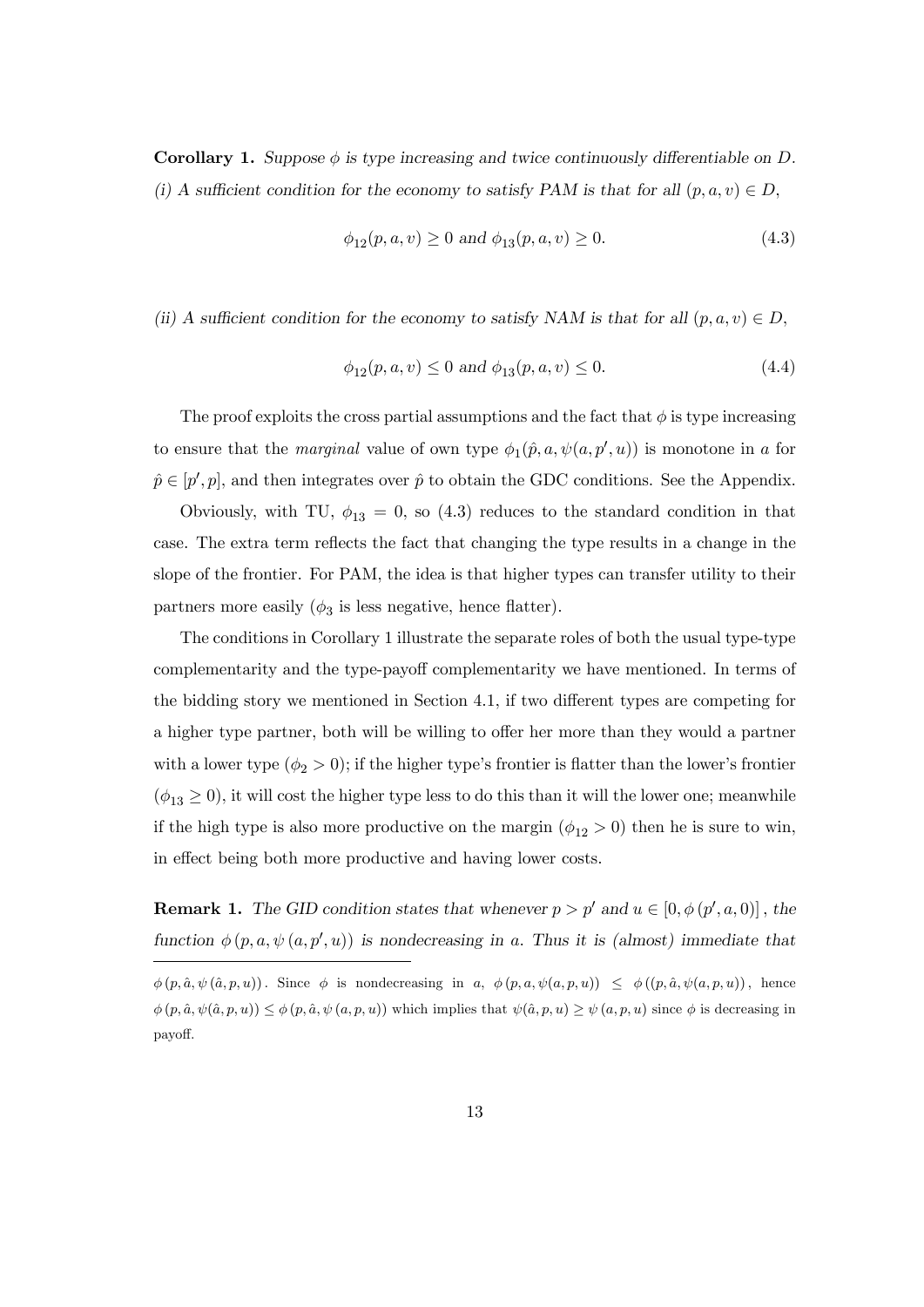if  $\phi$  is type increasing and continuously differentiable on D, a necessary and sufficient condition for GID is

$$
\phi_2(p, a, \psi(a, p', u)) + \phi_3(p, a, \psi(a, p', u)) \cdot \psi_1(a, p', u) \ge 0 \tag{4.5}
$$

for all types  $p, p' \in P$  with  $p \geq p'$  and all  $a \in A$  and utilities  $u \in (0, \phi(p', a, 0))$  (see Appendix). However, it appears that in practice, this condition would be more difficult to verify than (4.3).

# 5. Applications

In this section we present two examples that are representative of those considered in the literature and use them to illustrate the application of our general results. The first is a marriage market model in which partners vary in risk attitude and must share risks within their households. The second is a principal-agent model in which agents vary by wealth and principals by project risk.

#### 5.1. Risk Sharing in Households

Consider a marriage market model in which the primary desideratum in choosing a mate is suitability for risk sharing. There are two sides to the market for households, and we denote by  $p$  the characteristics of the men and by  $a$  the characteristics of the women. Household production is random, with two possible outcomes  $w_2 > w_1 > 0$ , and associated probabilities  $q_2$  and  $q_1$ . Everyone is an expected utility maximizer; income y yields utility  $U(p, y)$  to a man of type p and  $V(a, y)$  to a woman of type a. Unmatched agents get utility zero. For all  $p$  and  $a, U$  and  $V$  are twice differentiable, strictly increasing, and strictly concave in income, with the marginal utility of income becoming unbounded as income approaches zero. The characteristics  $p$  and  $a$  are interpreted as the indices of absolute of risk tolerance: if  $p > p'$ , then  $-U_{22}(p, y)/U_2(p, y) < -U_{22}(p', y)/U_2(p', y)$  for all y, and  $a > a'$  implies  $-V_{22}(a, y)/V_2(a, y) < -V_{22}(a', y)/V_2(a', y)$  for all y. By Pratt's theorem,  $U(p, \cdot)$  is a strict convexification of  $U(p', \cdot)$ , and  $V(a, \cdot)$  is a strict convexification of  $V(a', \cdot)$ .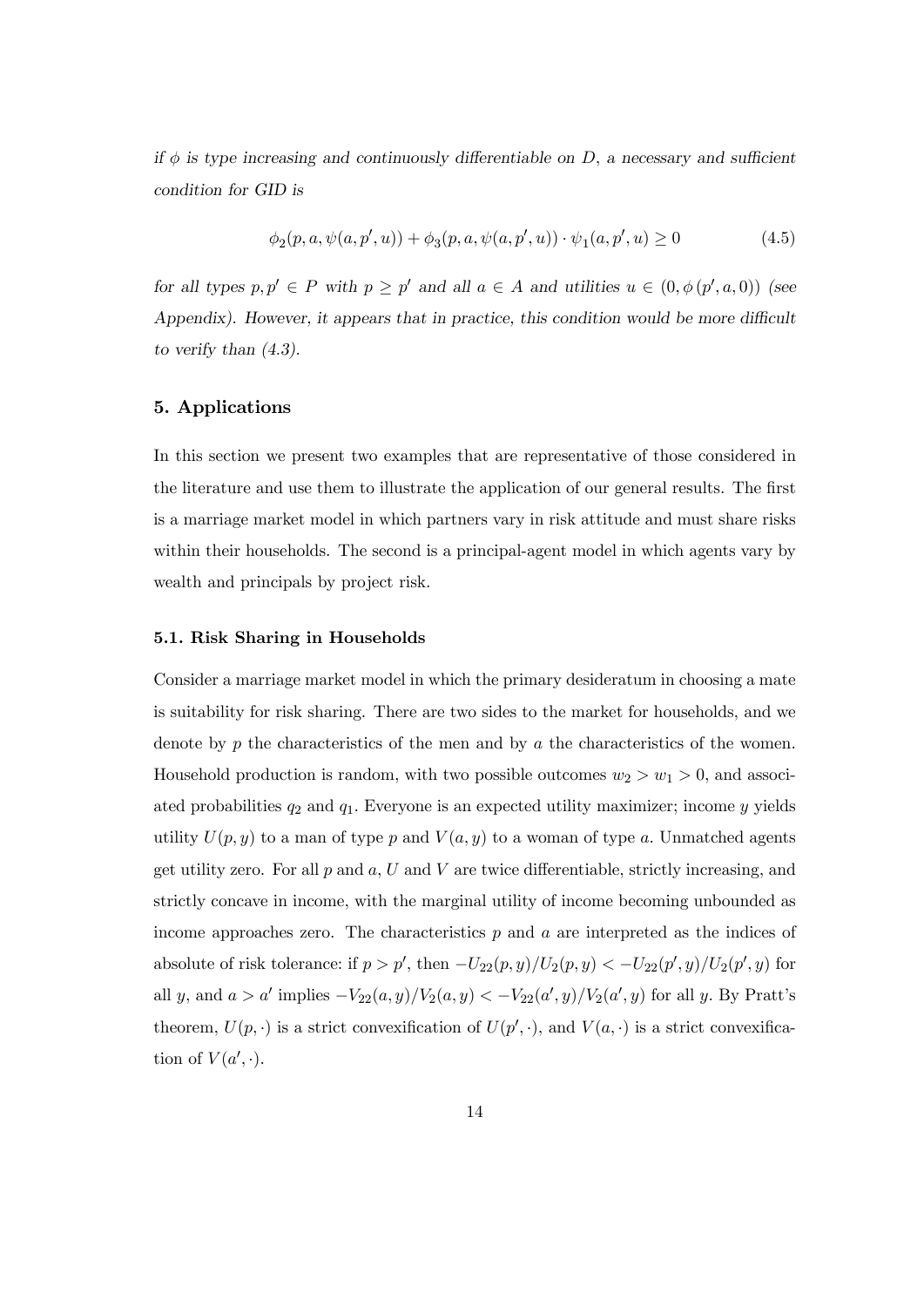For informational or enforcement reasons, the only risk sharing possibilities in this economy lie within a household consisting of two agents. When partners match, their (explicit or implicit) contract  $\{s_i\}_{i=1,2}$  specifies how each realization of the output will be shared between them:  $s_i$  goes to the woman in state i, and the remaining  $w_i - s_i$ goes to the man.

For a household  $(\hat{p}, a)$ , the maximum expected utility the man can achieve if the woman requires expected utility v is given by the value  $\phi$  of the optimal risk sharing problem:

$$
\phi(\hat{p}, a, v) \equiv \max_{\{s_i\}_{i=1,2}} \Sigma_i q_i U(\hat{p}, w_i - s_i) \text{ s.t. } \Sigma_i q_i V(a, s_i) \ge v. \tag{5.1}
$$

Call the solution  $s^{\hat{p}a}$  for a match  $\langle \hat{p}, a \rangle$  when a gets v and  $s^{\hat{p}a'}$  for a match  $\langle \hat{p}, a' \rangle$  when  $a'$  gets  $v'$ , where  $\hat{p} \in \{p, p'\}$ . These are illustrated in Figure 5.1. By the first-order conditions and strict concavity of the utilities, we must have

$$
s_1 < s_2 \text{ and } w_1 - s_1 < w_2 - s_2 \tag{5.2}
$$

for any optimal sharing rule s. Moreover, it follows from Pratt's theorem, strict concavity, and the first-order conditions that

$$
s^{\hat{p}a} \text{ is unique for } \langle \hat{p}, a \rangle; \ s^{\hat{p}a} \neq s^{\hat{p}a'}, \hat{p} \in \{p, p'\} \text{ and } s^{p\hat{a}} \neq s^{p'\hat{a}}, \hat{a} \in \{a, a'\}. \tag{5.3}
$$

We claim that GDD is satisfied (in fact, in its strict form) by this model. We verify that

$$
\phi(p', a', v') = \phi(p', a, v) \Rightarrow \phi(p, a, v) < \phi(p, a', v'). \tag{5.4}
$$

Assume that v and v' are such that  $\phi(p', a', v') = \phi(p', a, v)$ , and suppose first that  $\Sigma_i q_i V(a', s^{pa}) \ge \Sigma_i q_i V(a', s^{p'a'}) = v'.$  Then  $w - s^{pa}$  is in the feasible set for the problem that determines  $w - s^{pa'}$ , and by revealed preference and (5.3) we have (5.4).

Thus, assume instead that (as in the figure)

$$
\Sigma_i q_i V(a', s^{pa}) < \Sigma_i q_i V(a', s^{p'a'}). \tag{5.5}
$$

By construction  $\Sigma_i q_i V(a, s^{pa}) = \Sigma_i q_i V(a, s_i^{p'a})$ ; by revealed preference and (5.3),  $\Sigma_i q_i V(a, s_i^{p'a}) > \Sigma_i q_i V(a, s_i^{p'a'})$ , and therefore,

$$
\Sigma_i q_i V\left(a, s^{pa}\right) > \Sigma_i q_i V\left(a, s_i^{p'a'}\right). \tag{5.6}
$$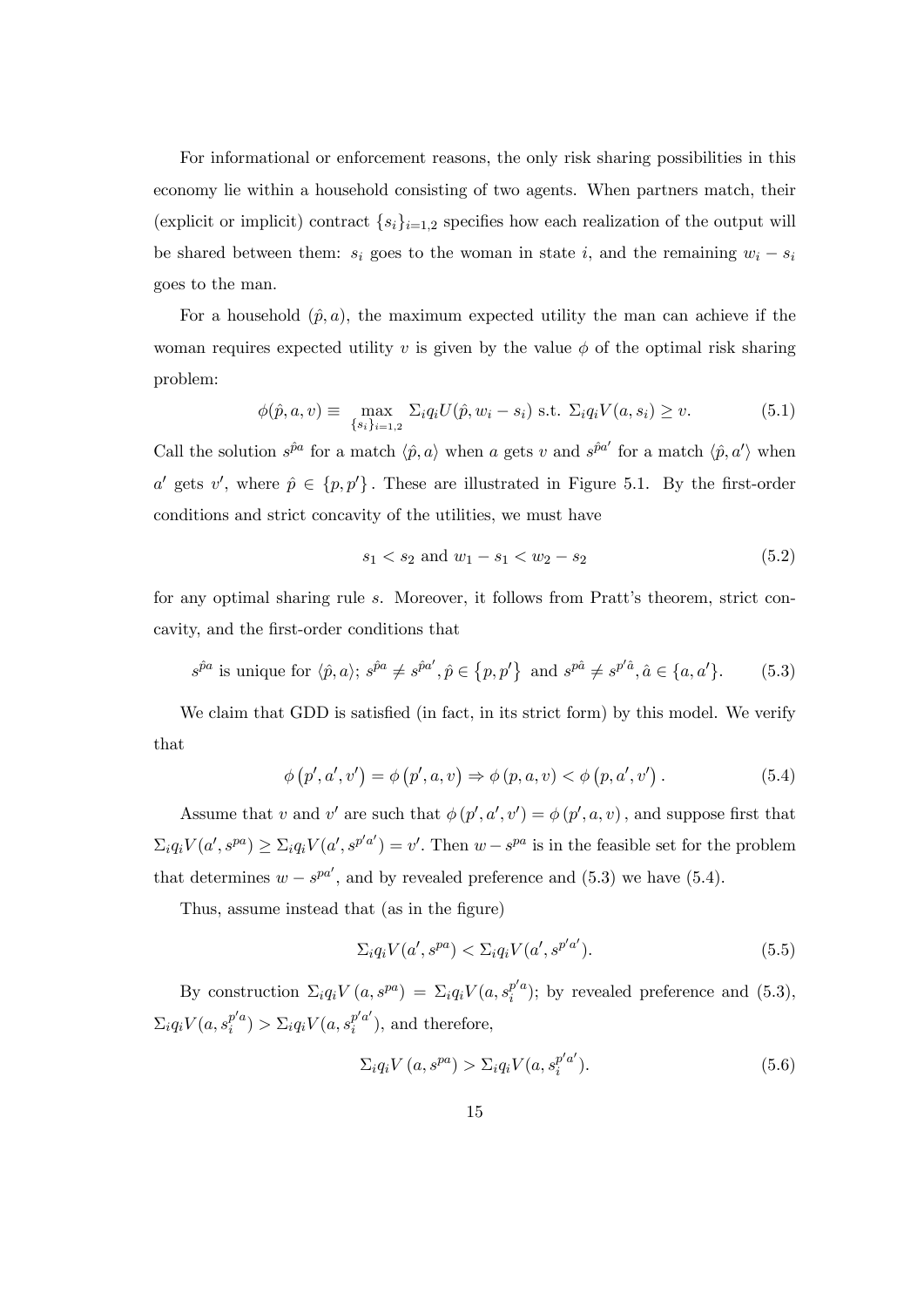

Figure 5.1: Risk Sharing

We show that

$$
s_1^{pa} < s_1^{p'a'} < s_2^{p'a'} < s_2^{pa} \tag{5.7}
$$

The middle inequality is from (5.2). Violation of only one of the other inequalities implies that both a and a' strictly prefer either  $s^{pa}$  or  $s^{p'a'}$  contradicting (5.5) or (5.6). Suppose then that  $s_1^{p'a'} < s_1^{pa} < s_2^{pa} < s_2^{p'a'}$  (the left and right inequalities are strict to avoid contradiction with (5.5) and (5.6)). Since a' prefers  $s^{p'a'}$  to  $s^{pa}$ , the vector of utilities  $(V(a', s_1^{p'a'}), V(a', s_2^{p'a'}))$  is a mean increasing spread of  $(V(a', s_1^{pa}), V(a', s_2^{pa}))$ . As  $V(a, \cdot)$ is a strict convexification of  $V(a', \cdot)$ , a strictly prefers  $s^{p'a'}$  to  $s^{pa}$ , contradicting (5.6). This establishes (5.7).

Combining (5.2) and (5.7) gives  $w_1 - s_1^{p'a'} < w_1 - s_1^{pa} < w_2 - s_2^{pa} < w_2 - s_2^{p'a'}$ . By construction  $\Sigma_i q_i U(p', w_i - s_i^{p'a'}) = \Sigma_i q_i U(p', w_i - s_i^{p'a})$ ; revealed preference and (5.3) imply that  $\Sigma_i q_i U(p', w_i - s_i^{p'a}) > \Sigma_i q_i U(p', w_i - s_i^{pa})$ . Therefore, p' prefers  $w - s^{p'a'}$  to  $w - s^{pa}$ ; and  $(U(p', s_1^{p'a'}), U(p', s_2^{p'a'}))$  is a mean increasing spread of  $(U(p', s_1^{pa}), U(p', s_2^{pa}))$ . Since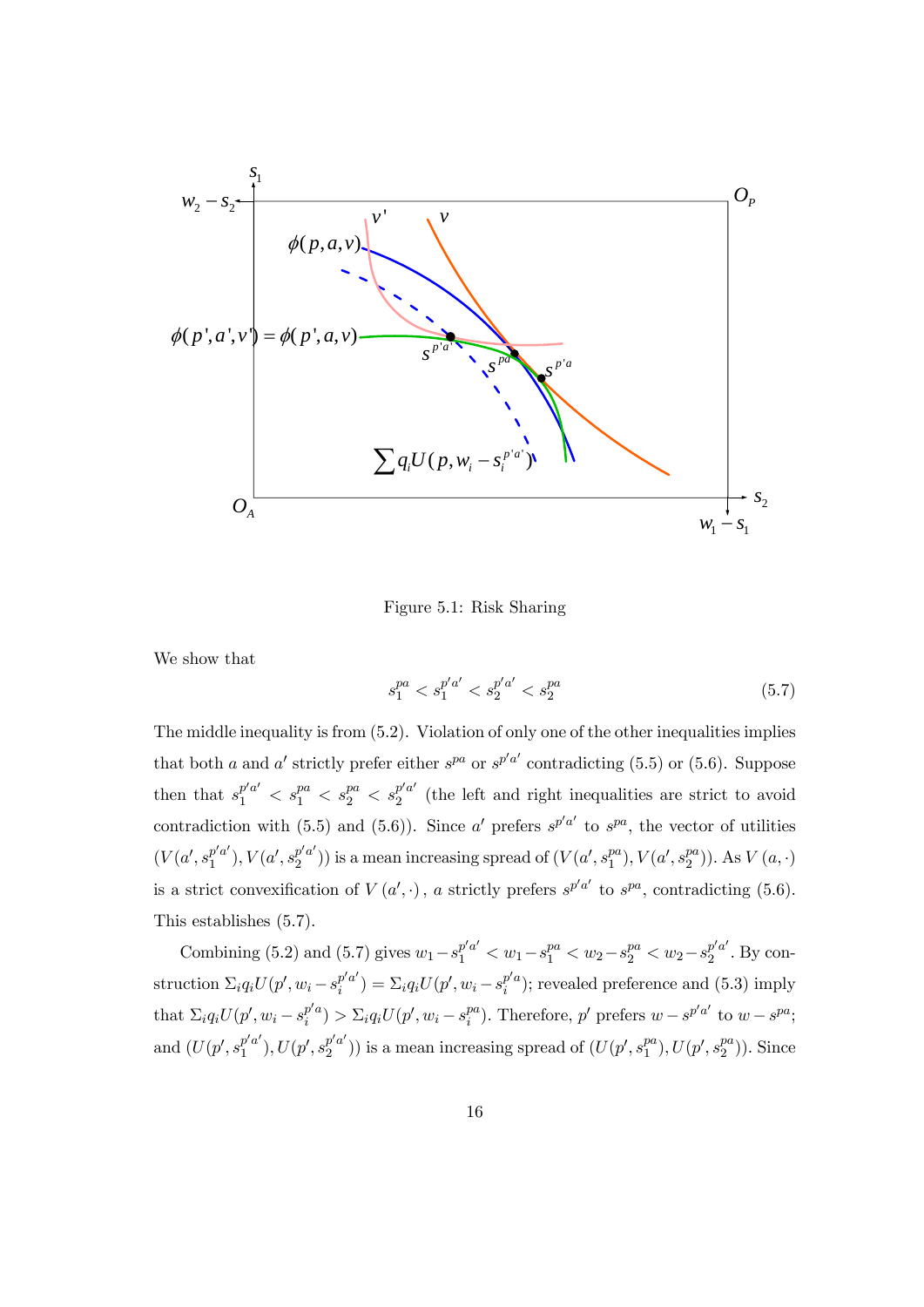$U(p, \cdot)$  is a strict convexification of  $U(p', \cdot)$ , p strictly strictly prefers  $w - s^{p'a'}$  to  $w - s^{pa}$ , or  $\Sigma_i q_i U(p, w_i - s_i^{p'a'}) > \Sigma_i q_i U(p, w_i - s_i^{pa}) = \phi(p, a, v)$ . Finally, by revealed preference,  $\phi(p, a', v') \geq \sum_i q_i U(p, w_i - s_i^{p'a'})$  and therefore  $\phi(p, a', v') > \phi(p, a, v)$  proving (5.4).

Thus strict GDD is satisfied, and we conclude that in the risk-sharing economy men and women will always match negatively in risk attitude. This is intuitive: a risk-neutral agent is willing to offer a better deal for insurance than is a risk averse one, so those demanding the most insurance (the most risk averse) will share risk with the least risk averse, while the moderately risk averse share with each other.<sup>8</sup>

In case the frontier  $\phi$  admits a closed form solution, verification of the GDC is straightforward. For instance, putting  $U(p, y) = \log(1 + p + y)$ ,  $V(a, y) = \log(1 + a + y)$ (type represents initial wealth, which may be shared within the partnership; the number of income realizations can be arbitrary), one obtains  $\phi(p, a, v) = \log(1 - e^{v - \sum_{pa}}) + \sum_{pa}$ where  $\Sigma_{pa}$  denotes  $\Sigma_i q_i \log(w_i + p + a + 2)$ . Then

$$
\phi(p, a, \psi(a, p', v) = \log(1 - e^{\Sigma_{p'a} - \Sigma_{pa}} + e^{v - \Sigma_{pa}}) + \Sigma_{pa}
$$

and

$$
\phi(p, a', \psi(a', p', v) = \log(1 - e^{\sum_{p' a'} - \sum_{p a'}} + e^{v - \sum_{p a'}}) + \sum_{p a'}.
$$

Now,

$$
\phi(p, a, \phi(a, p', v)) \iff \phi(p, a', \phi(a', p', v))
$$

if and only if

$$
(1 - e^{\Sigma_{p'a} - \Sigma_{pa}} + e^{v - \Sigma_{pa}})e^{\Sigma_{pa}} < (1 - e^{\Sigma_{p'a'} - \Sigma_{pa'}} + e^{v - \Sigma_{pa'}})e^{\Sigma_{pa'}},
$$

that is if  $e^{\sum_{pa}} - e^{\sum_{p'a}} < e^{\sum_{pa'}} - e^{\sum_{p'a'}}$ . This is just the requirement that the function  $e^{\sum p_a}$  satisfies strict decreasing differences, which it clearly does, since  $\frac{\partial^2}{\partial p \partial a}e^{\sum p_a}$  $-e^{\sum_{pa}Var\left(\frac{1}{w+p+a+2}\right)} < 0.$ 

For this logarithmic case, the local condition (4.4) does not apply: it is easy to check that  $\phi_1, \phi_2 > 0$  and  $\phi_{12} < 0$ , while  $\phi_{13} > 0$ . However, the model in the next subsection does admit application of the local conditions.

<sup>&</sup>lt;sup>8</sup>Recently, Chiappori and Reny (2006) have extended this argument to show that strict GDD holds in the case of an arbitrary number of states.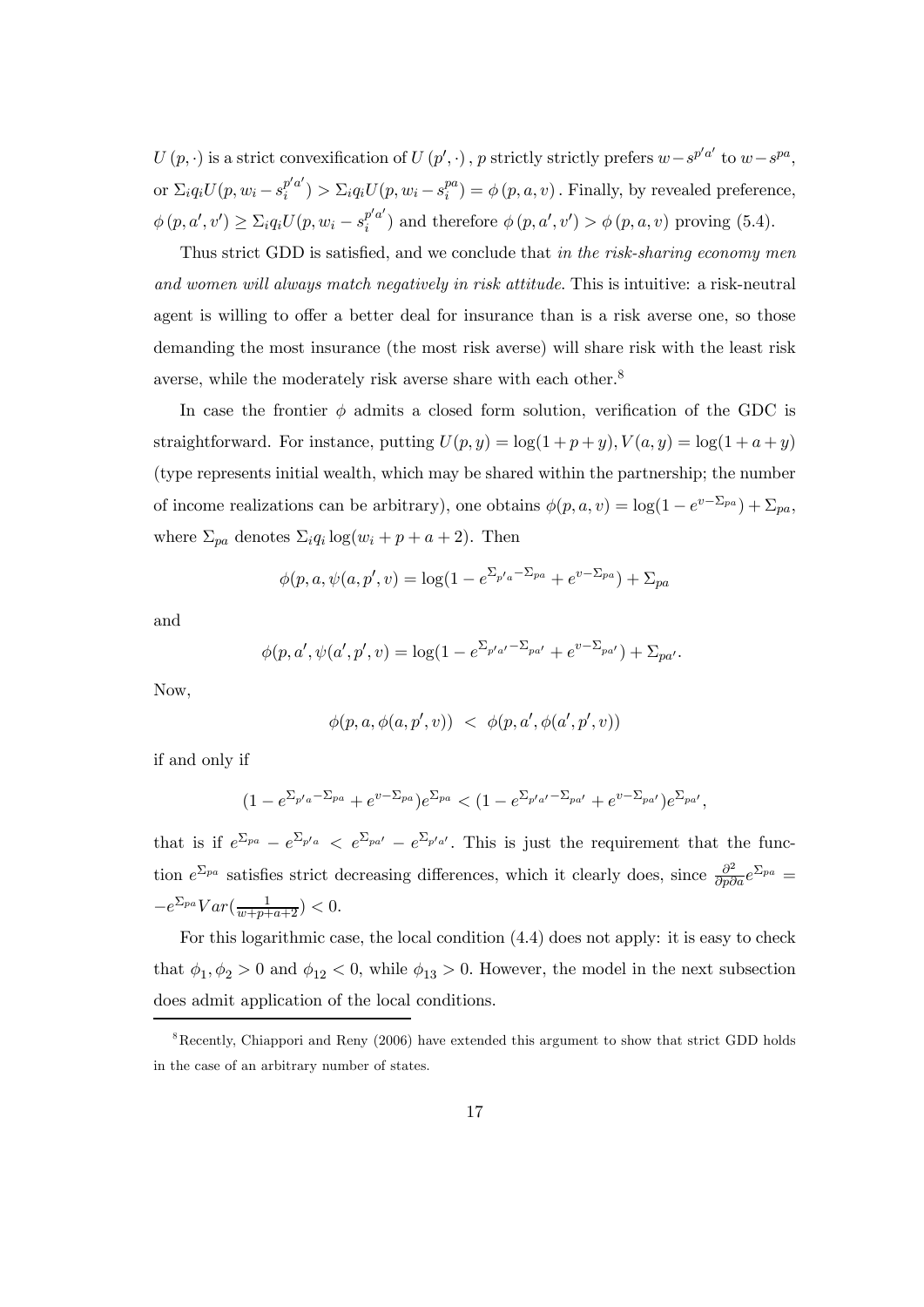#### 5.2. Matching Principals and Agents

Principals' projects have a common expected return but differ in their risk characteristics; they must match with agents, who differ in initial wealth. Agents have declining absolute risk aversion, and the question is whether the safest projects are tended by the most or the least risk averse, i.e., the poorest or wealthiest agents.

Risk-neutral principals have type indexed by  $p \in [p, 1]$ , and agents have type index  $a \in [\underline{a}, \overline{a}]$ , where  $\underline{p}, \underline{a} > 0$ . Agents' unobservable effort e can either be 1 or 0. The principal's type indexes the success yield and probability of his project: it yields  $R/p$ with probability p and 0 with probability  $1 - p$  provided his agent exerts  $e = 1$ ; it yields 0 with probability 1 if  $e = 0$ . Thus, conditional on high effort, all tasks have the same expected return  $R$ , but higher p implies lower risk. An agent of type a has utility  $V(a + y)$  from income y; her type represents initial wealth.  $V(\cdot)$  is twice differentiable and unbounded below,  $V' > 0 > V''$ , and it displays increasing absolute risk tolerance.

The frontier for a principal of type  $p$  who is matched to an agent of type  $a$  is given by

$$
\phi(p, a, v) = \max_{s_0, s_1} R - ps_1 - (1 - p)s_0
$$
  
s.t. 
$$
pV(a + s_1) + (1 - p)V(a + s_0) - 1 \ge V(a + s_0),
$$

$$
pV(a + s_1) + (1 - p)V(a + s_0) - 1 \ge v
$$

where  $s_1$  and  $s_0$  are the wages paid in case of success and failure respectively.<sup>9</sup> The first inequality is the incentive compatibility condition that ensures the agent takes high effort.

Intuition might suggest that since wealthier agents are less risk averse, they should be matched to riskier tasks while the more risk averse agents should accept the safer tasks (i.e., there should be NAM in  $(p, a)$ ).

<sup>&</sup>lt;sup>9</sup>In this example, the agents' autarchy payoffs are not zero, at least if it assumed that they can consume their initial wealth. As we note in Section 7.1, this generalization presents no particular difficulty.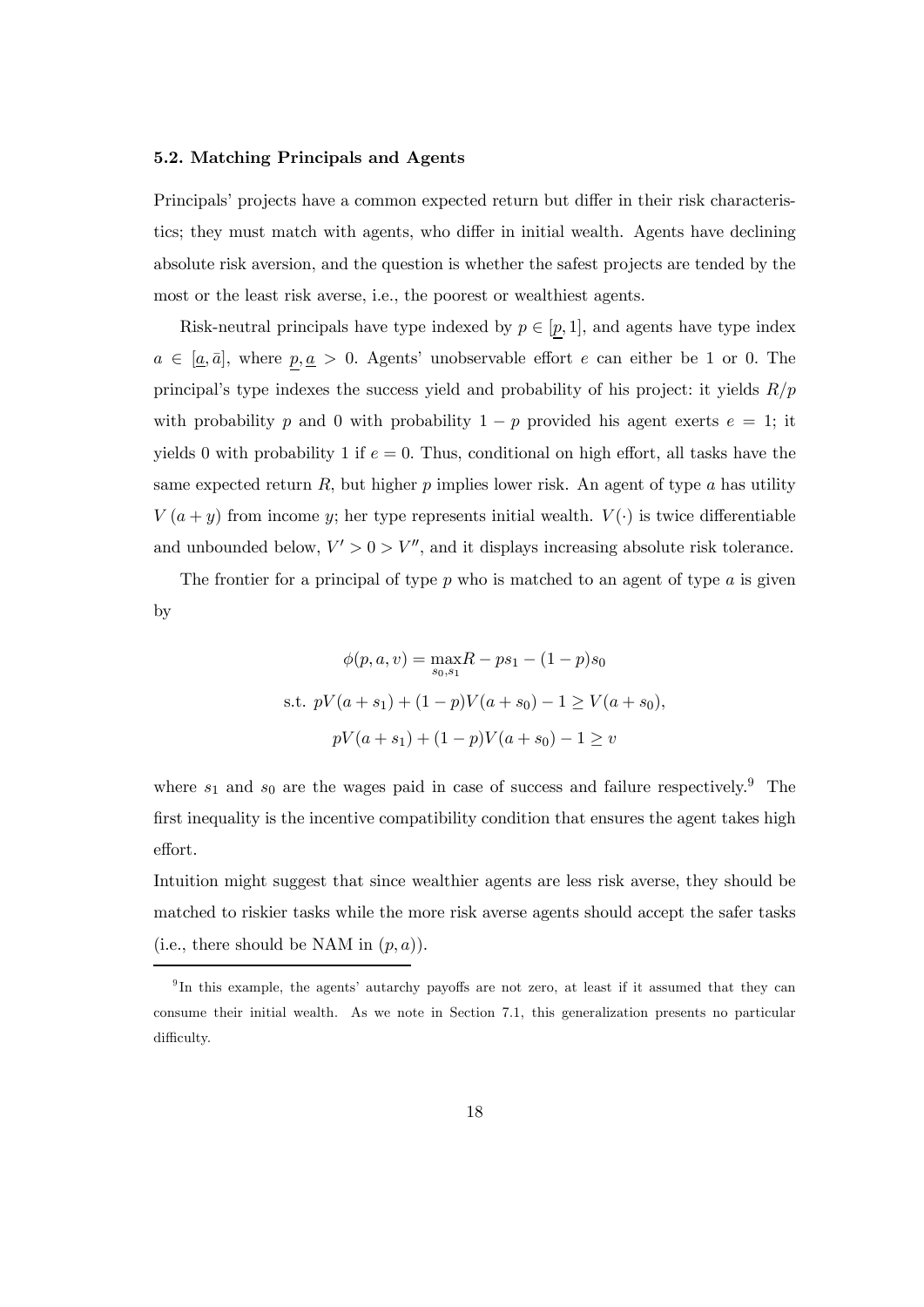But this intuition is incomplete, and indeed misleading, as the following application of Corollary 1 shows. By standard arguments, both constraints bind. Let  $C(\cdot) \equiv V^{-1}(\cdot)$ . Thus  $V(a + s_1) = \frac{1}{p} + V(a + s_0)$ , and  $V(a + s_0) = v$ , from which

$$
\phi(p, a, v) = R + a - pC(\frac{1}{p} + v) - (1 - p)C(v).
$$

Thus,

$$
\begin{aligned}\n\phi_1(p, a, v) &= \frac{1}{p} C'(\frac{1}{p} + v) - C(\frac{1}{p} + v) + C(v) \\
\phi_2(p, a, v) &= 1, \\
\phi_{12} &= 0, \\
\phi_{13}(p, a, v) &= \frac{1}{p} C''(\frac{1}{p} + v) - C'(\frac{1}{p} + v) + C'(v).\n\end{aligned}
$$

 $\phi_1$  is positive since  $C'' > 0$ , so  $\phi$  is type increasing. Notice that if  $C'$  is convex (equivalently  $V''/V'^3$  is decreasing; see Jewitt, 1988 for a discussion – all utilities of the CRRA class that are more risk averse than square root utility have this property), then  $\phi_{13} \geq 0$ : there is PAM in  $(p, a)$ : as long as risk aversion does not decline "too quickly," *agents* with lower risk aversion (higher wealth) are matched to principals with projects that are safer, i.e., more likely to succeed. This result may appear surprising, since empirically we tend to associate (financially) riskier tasks to wealthier workers.<sup>10</sup>

The explanation is that in the standard version of the principal-agent model with utility additively separable in income and effort, incentive compatibility for a given effort level entails that the amount of risk borne by the agent increases with wealth  $\left(\frac{ds_1}{ds_0}\right) > 0$ along the incentive compatibility constraint). This effect arises from the diminishing marginal utility of income. Though wealthier agents tolerate risk better than the poor, they must accept more risk on a given task; with  $C'$  convex, the latter effect dominates. and the wealthy therefore prefer the safer tasks. Put another way, a less risky task allows for a reduction in risk borne by the agent; given the increasing risk effect of incentive compatibility, the benefit of the risk reduction is greater for the rich than for the poor, and this generates a complementarity between safety and wealth.

<sup>&</sup>lt;sup>10</sup>Of course, if risk aversion declines fast enough –  $C'$  is concave – then the "intuitive" negative matching pattern obtains, though this entails a possibly implausibly high level of risk tolerance.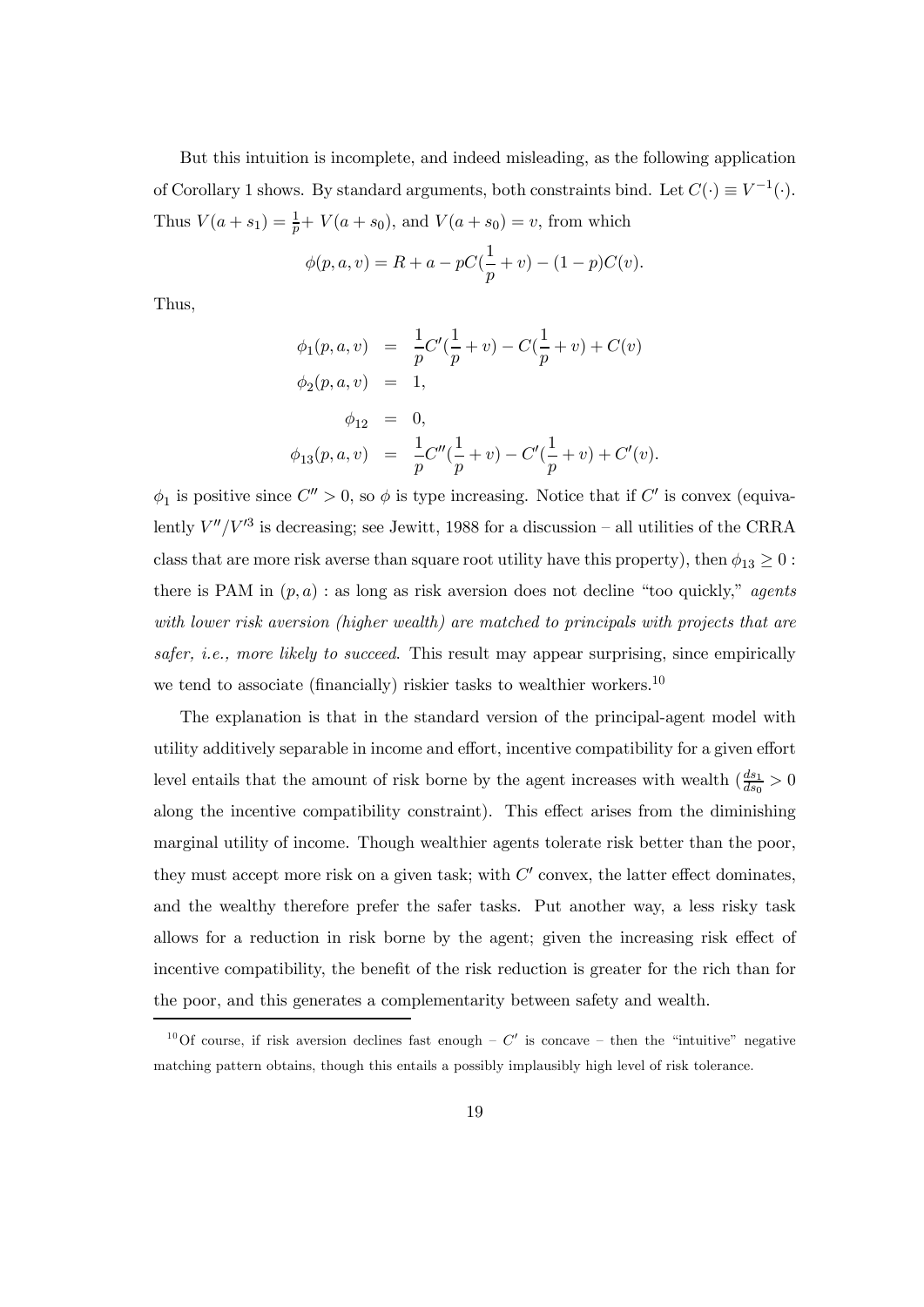The result offers a possible explanation for the finding in Ackerberg and Botticini (2002) that in medieval Tuscany, wealthy peasants were more likely than poor peasants to tend safe crops (cereals) rather than risky ones (vines).

This example is instructive because the entire effect comes from the nontransferability of the problem. There is no direct "productive" interaction between principal type and agent type  $(\phi_{12} = 0)$ ; only the type-payoff complementarity plays a role in determining the match.

#### 6. Ordinality, Necessity, Modularity

In this section we investigate the strength of the GDC. First, we note that GID and GDD are preserved under ordinal transformations of types' preferences. This implies that the analyst is free to choose whichever representation of preferences is most convenient, and leads to a weakening of the differential conditions. In a number of cases, the NTU model even admits a TU representation, in which case GID and GDD reduce to ID and DD of the joint payoff function induced by the representation. After a brief discussion of necessity, we turn to a comparison of the GDC with well-known lattice theoretic concepts.

#### 6.1. Ordinality

The core of an economy, and thus any core matching pattern, is independent of the cardinal representation of preferences. However, some representations may be easier to work with after monotone transformations of types' utilities; in some instances it may be possible to recover a transferable utility representation.

Let  $F(u; p)$  be a strictly increasing transformation applied to type p's utility u and let  $F^{-1}(u; p)$  be its inverse. Similarly, transform type a's utility by  $G(v; a)$ . Let

$$
\phi^{F,G}(p, a, v) = F(\phi(p, a, G^{-1}(v; a)); p),
$$

be the new frontier functions after transformations  $F$  and  $G$  are applied. We call  $\phi^{F,G}$  a representation of  $\phi$ . Its quasi-inverse is  $\psi^{G,F}(a,p,u) = G(\psi(a,p,F^{-1}(u;p));a)$ . The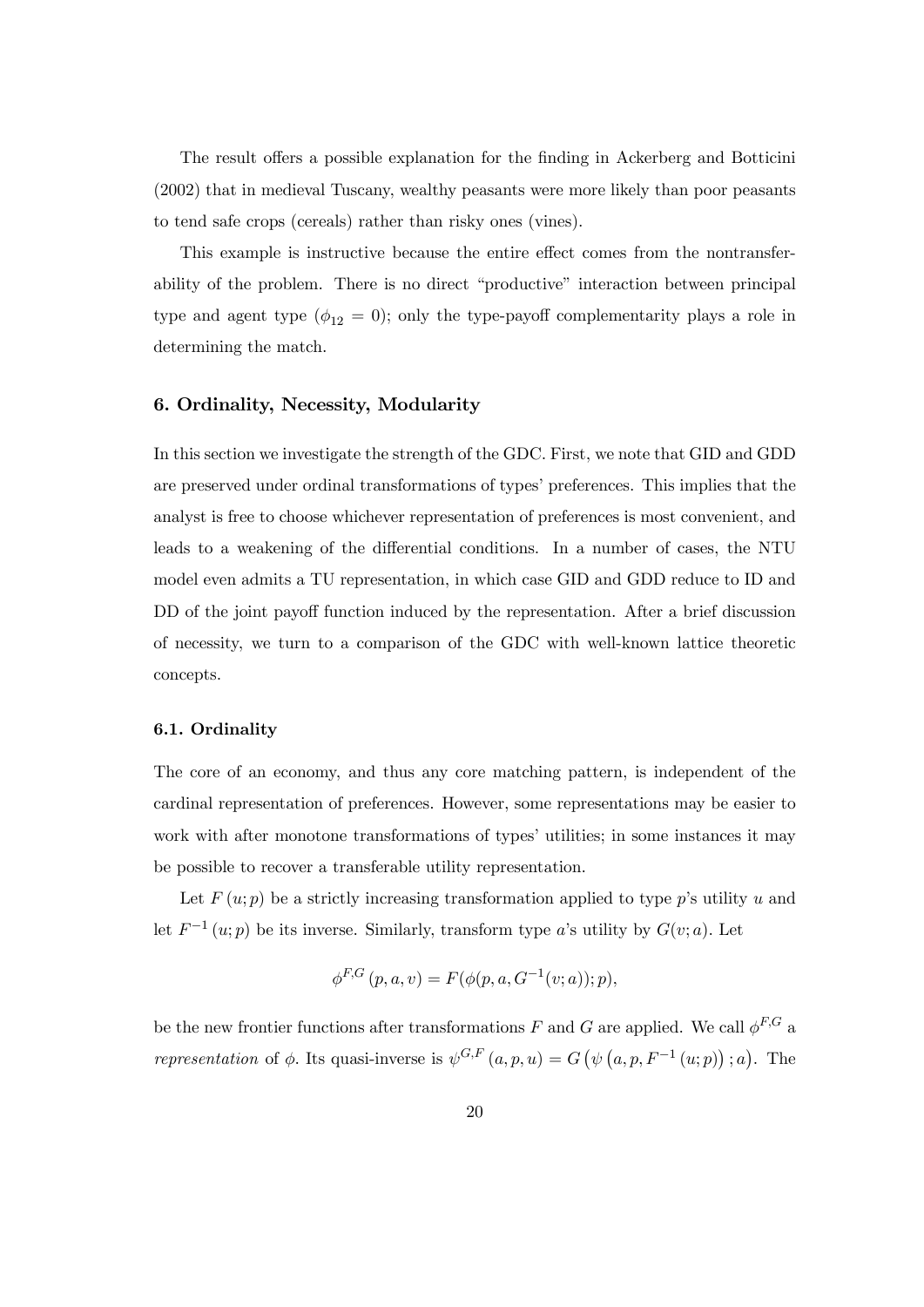following result, proved in the Appendix, shows the invariance of the GID condition to ordinal transformations of agents' utilities.

**Proposition 2.** Suppose GID holds for  $\phi$ . Then GID holds for any other frontier function generated from  $\phi$  by increasing transformations of types' utilities. The same result is true for GDD.

A suitably chosen representation of  $\phi$  may be easier to work with than  $\phi$  itself. In particular, though the generalized difference conditions are preserved for all representations of  $\phi$ , not so the differential conditions in Corollary 1. Hence, while the differential conditions may not hold for  $\phi$ , they might hold for an alternate representation  $\phi^{F,G}$ . It is enough that one representation of  $\phi$  satisfy condition (4.3) or (4.4) to guarantee monotone matching.

For instance, in the logarithmic version of risk sharing in Section 5.1, transform the utility by exponentiation for all types, i.e., set  $F(v; p) = e^v$  and  $G(u; a) = e^u$ ; then  $\phi^{F,G}(p, a, v) = e^{\Sigma_{pa}} - v$ . Unlike  $\phi$ , which does not satisfy the conditions in Corollary 4.3,  $\phi^{F,G}$  does, since  $\phi_{12}^{F,G} < 0 = \phi_{13}^{F,G}$ . Notice that the transformation of payoffs actually yields an expression of the frontiers in a transferable utility form.

Starting with a model  $\phi(p, a, v)$ , say that it is TU-representable if there is a representation  $\phi^{F,G}$  of  $\phi$  and a function  $h(p, a)$  such that

$$
\forall p, a, v, F(\phi(p, a, v); p) = h(p, a) - G(v; a).
$$
\n(6.1)

Then  $F(\phi(p, a, v); p)$  is a TU model, since the transformed payoffs to p and to a sum to  $h(p, a)$ , independently of the distribution of transformed utility between p and a. A consequence of Proposition 2 is that  $\phi$  satisfies GID if and only if h satisfies increasing differences.

Corollary 2. Suppose that  $\phi$  has a TU representation  $\phi^{F,G}$ . Then  $\phi$  satisfies GID (GDD) if and only if h satisfies ID (DD), where h is defined in (6.1).

A well-known-example of a model that admits a TU representation is the "linearnormal-exponential" version of the Principal-Agent model (Holmström and Milgrom,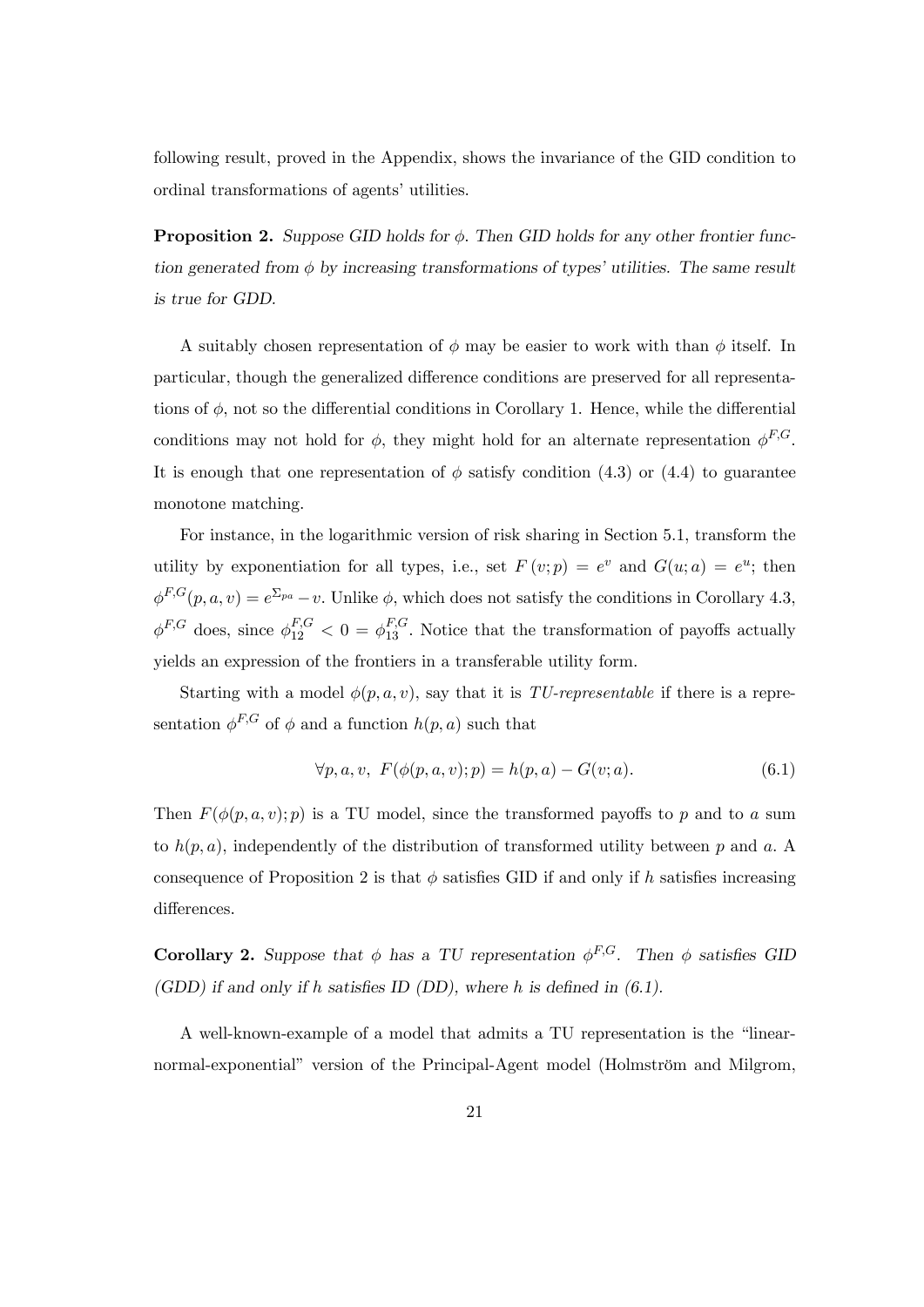1987) in which a TU representation is found by looking at players' certainty equivalent incomes rather than their expected utilities.<sup>11</sup>

#### 6.2. Necessity

It should come as little surprise — and for completeness is established in the Appendix — that given a frontier function, if every distribution of types gives rise to an economy that satisfies PAM, that frontier function must satisfy GID.

**Proposition 3.** If the equilibrium outcome is payoff equivalent to PAM (NAM) for every distribution of types, then the frontier function  $\phi$  satisfies GID (GDD).

In other words, if GID is not satisfied, there are type distributions for which the matching pattern will not be payoff equivalent to PAM.12 If GDD isn't satisfied either, then matching need not be monotone. In some cases, matching will be positive assortative for some type distributions, negative assortative for others, and nonmonotone for others still. See Legros and Newman (2002a) for examples.

# 6.3. Comparison with Lattice Theoretic Conditions

In TU models, supermodularity of  $\phi(p, a, v)$  is equivalent to increasing differences of the production function  $h(p, a)$ , hence to GID.<sup>13</sup> It is natural to ask whether there is a relationship of GID to supermodularity for NTU models.

 $11$  See for instance Wright (2004) and Serfes (2005) for recent applications to matching. Our principalagent example also has a TU representation if agents' income utility is taken to be logarithmic.

 $12$  Notice this necessity result does not say that the GID condition must hold if a particular economy has an equilibrium that is (payoff equivalent to) a positively assortative one: the GID inequality need only hold for the types in the support of that economy's distribution and for the equilibrium payoff levels. Of course, in case  $\phi$  has a TU representation, then GID is also necessary for PAM in this stronger sense. It is an open question whether the family of frontiers such that GID is necessary for PAM is broader than the class of TU representable models.

<sup>&</sup>lt;sup>13</sup>A function f (x) defined on a lattice L is supermodular when  $x, y \in L$  implies  $f(x \wedge y) + f(x \vee y) \ge$  $f(x) + f(y)$ . Here,  $L \subset \mathbb{R}^n$ , and  $x \wedge y(x \vee y)$  denote the componentwise minimum (maximum) of x and y.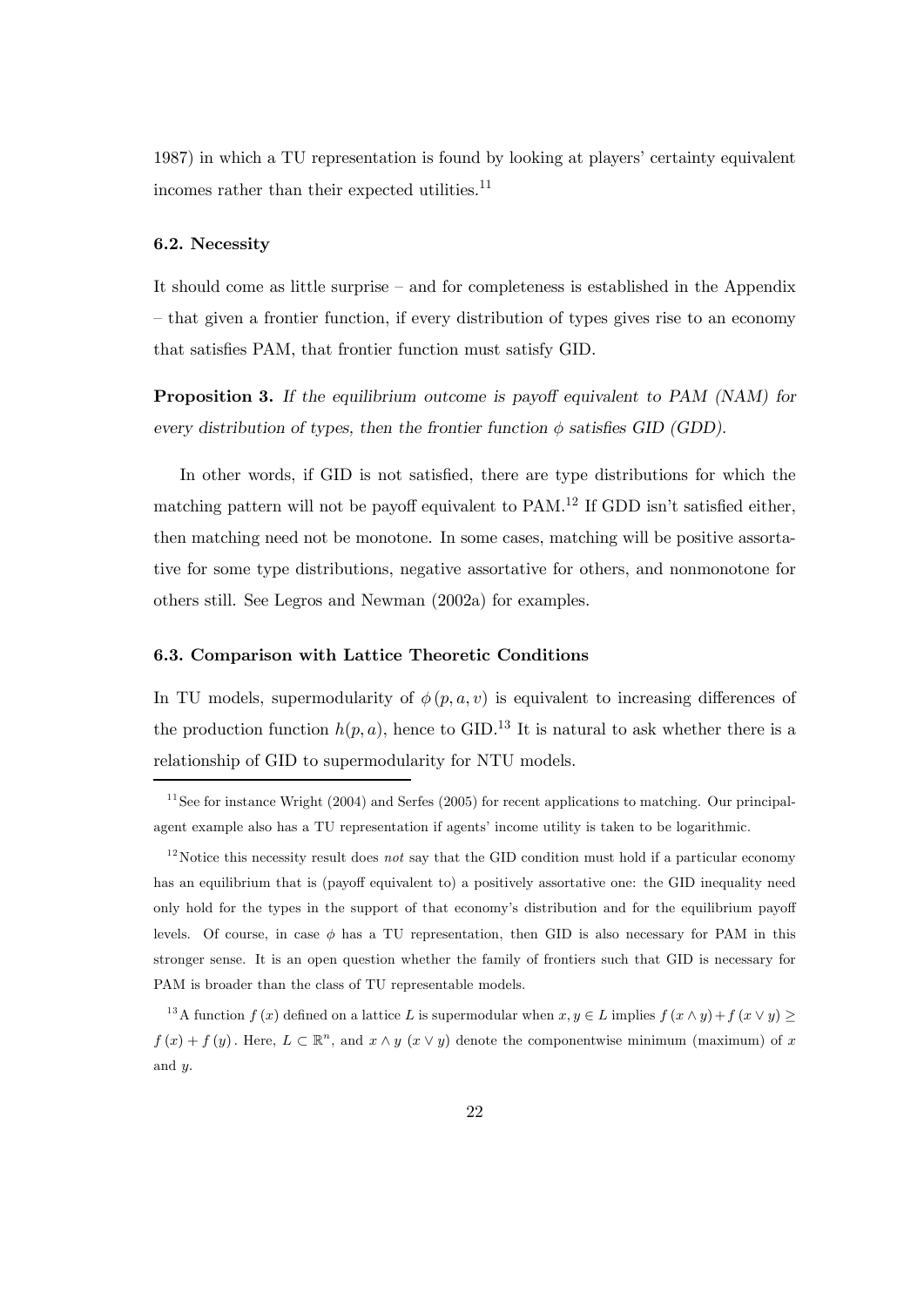It is evident from Corollary 1 that a sufficient condition for GID is that  $\phi$  is type increasing and supermodular in  $(p, a)$  and in  $(p, v)$ . The principal interest of this observation is that it enables us to offer sufficient conditions for monotone matching expressed in terms of the fundamentals of the model, rather than in terms of the frontiers. Recalling the notation in footnote 5, let  $U(x, p, a)$  be the utility function of choice variables x for type-p principal matched to a type-a agent,  $V(x, a, p)$  be the corresponding agent's utility,  $\Omega(a, p)$  their choice set, and  $\Lambda(a, p, v) = \{x : V(x, a, p) \ge v\}.$ 

A simple application of Theorem 2.7.6 of Topkis (1998) tells us that a sufficient condition for  $\phi$  to be type increasing and super- (sub-) modular in  $(p, a)$  and  $(p, v)$  and therefore for GID (GDD) is that U is super- (sub-) modular and nondecreasing in  $(p, a)$ , V is nondecreasing in  $(a, p)$  and that the set

$$
S_v = \{(p, a, x) : x \in \Omega(a, b) \cap \Lambda(a, p, v)\}
$$

is a sublattice for each  $v$  and the set

$$
S_a = \{(p, a, x) : x \in \Omega(a, b) \cap \Lambda(a, p, v)\}
$$

a sublattice for each a.

Practically speaking, verification/satisfaction of the sublattice property may be difficult. In the case of logarithmic risk sharing of section 5.1,  $S_a$  is not a sublattice since U is submodular while  $\phi$  is supermodular in  $(p, v)$ . The monotonicity requirements are also strong: in the principal agent example of section 5.2, the objective is not increasing in  $p$ , though the frontier is. In any case, supermodularity is clearly stronger than GID.

Are there weaker known conditions on frontier that suffice for assortative matching? One such a concept is quasi-supermodularity  $(QSM)$ , which requires of a function f defined on a lattice L that for any  $x, y \in L$ ,

$$
f(x) \ge f(x \wedge y) \Rightarrow f(x \vee y) \ge f(y), \tag{6.2}
$$

with strict inequality on the left-hand side implying strict inequality on the right-hand side (Milgrom and Shannon, 1994). Like GID, QSM is a kind of single-crossing condition on products of lattices.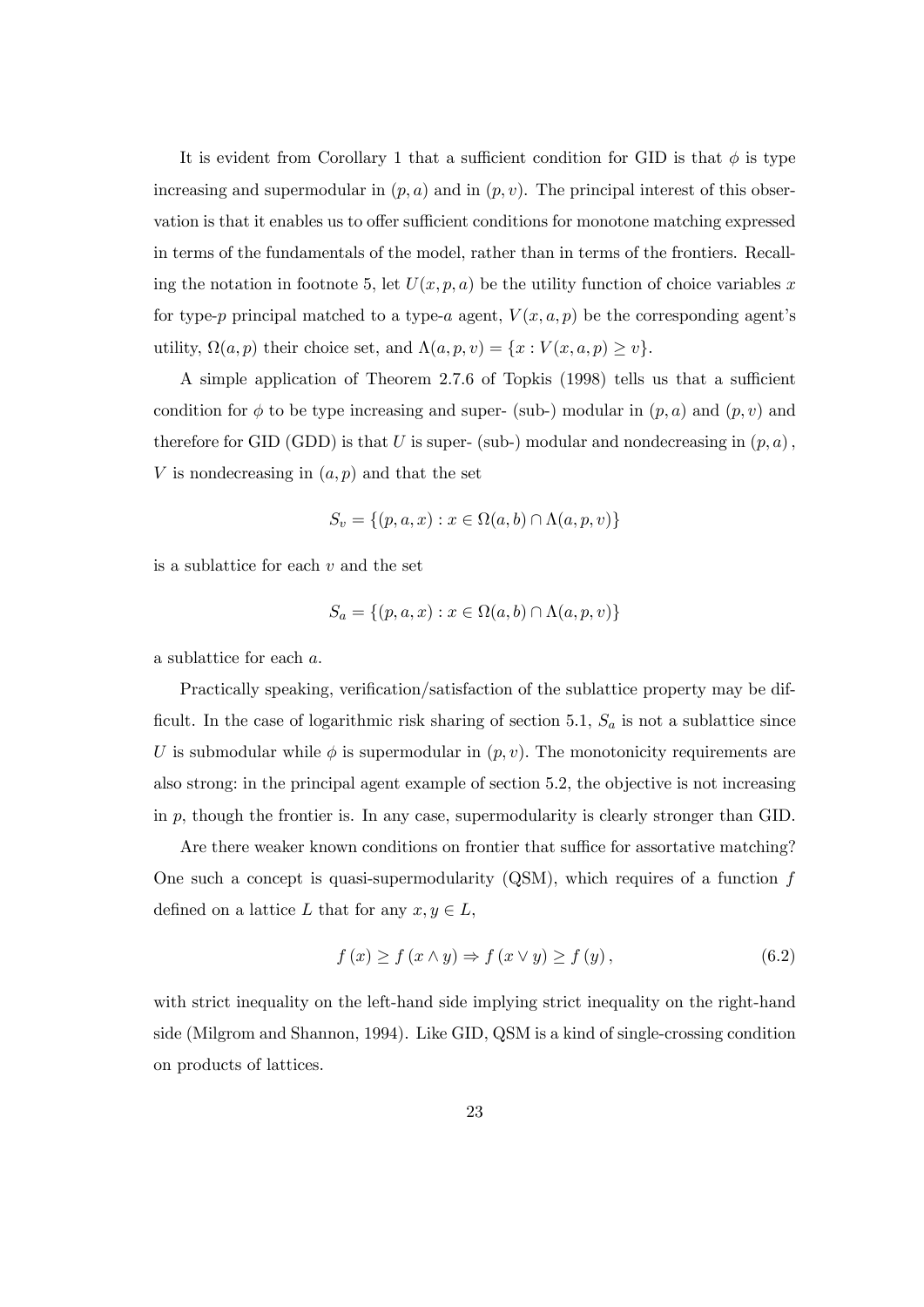It is easily verified that quasi-supermodularity  $(QSM)$  in  $(p, a)$  and in  $(p, v)$  is satisfied for all frontiers  $\phi$  that satisfy (strict) type-monotonicity. Since strict typemonotonicity is not sufficient for GID (in particular, for TU models, monotonicity of the output function is well-known to be insufficient for PAM; the example in section 2 is a case in point), quasi-supermodularity in  $(p, a)$  and in  $(p, v)$  is not sufficient for GID, unlike supermodularity in  $(p, a)$  and in  $(p, v)$ .

Nevertheless, when we assume that  $\phi(p, a, v)$  is nondecreasing in a, quasi-supermodularity of  $\phi$  in  $(p, a, v)$  implies GID. The two concepts do not coincide, however, as we show in two examples in the Appendix: Example 1 shows that there exist frontiers that are type increasing for which GID holds but not QSM; Example 2 shows that when  $\phi$  is decreasing in a, there are frontiers satisfying QSM but neither GID nor GDD.

**Proposition 4.** Consider the set of maps  $\phi : P \times A \times \mathbb{R}_+ \to \mathbb{R}_+$ , strictly decreasing in the third argument. If  $\phi$  is nondecreasing in its second argument, then QSM of  $\phi$ implies GID.

## 7. Extensions

## 7.1. Type-Dependent Autarchy Payoffs and Uneven Sides

Suppose that autarchy generates a payoff  $\underline{u}(p)$  to type p and  $\underline{v}(a)$  to type a; if  $\underline{u}(\cdot)$  and  $\underline{v}(\cdot)$  are continuous, we can assume without loss of generality that  $\underline{u}(\cdot) \geq 0$ ,  $\underline{v}(\cdot) \geq 0$ . Then all the propositions go through as before, since if the generalized difference or differential conditions hold for nonnegative payoffs, they hold on the restricted domain of individually rational ones. Equilibrium will now typically entail that some types remain unmatched, but among those matched, the pattern will be monotone if the appropriate difference condition holds.

By the same token, little changes if the cardinality of the two sides differs. Some agents on the long side will be left out of the match, but the GID condition implies that those who are matched will be positively assorted: our main result implies that those who are matched initially can be rearranged if necessary in a positive assortative fashion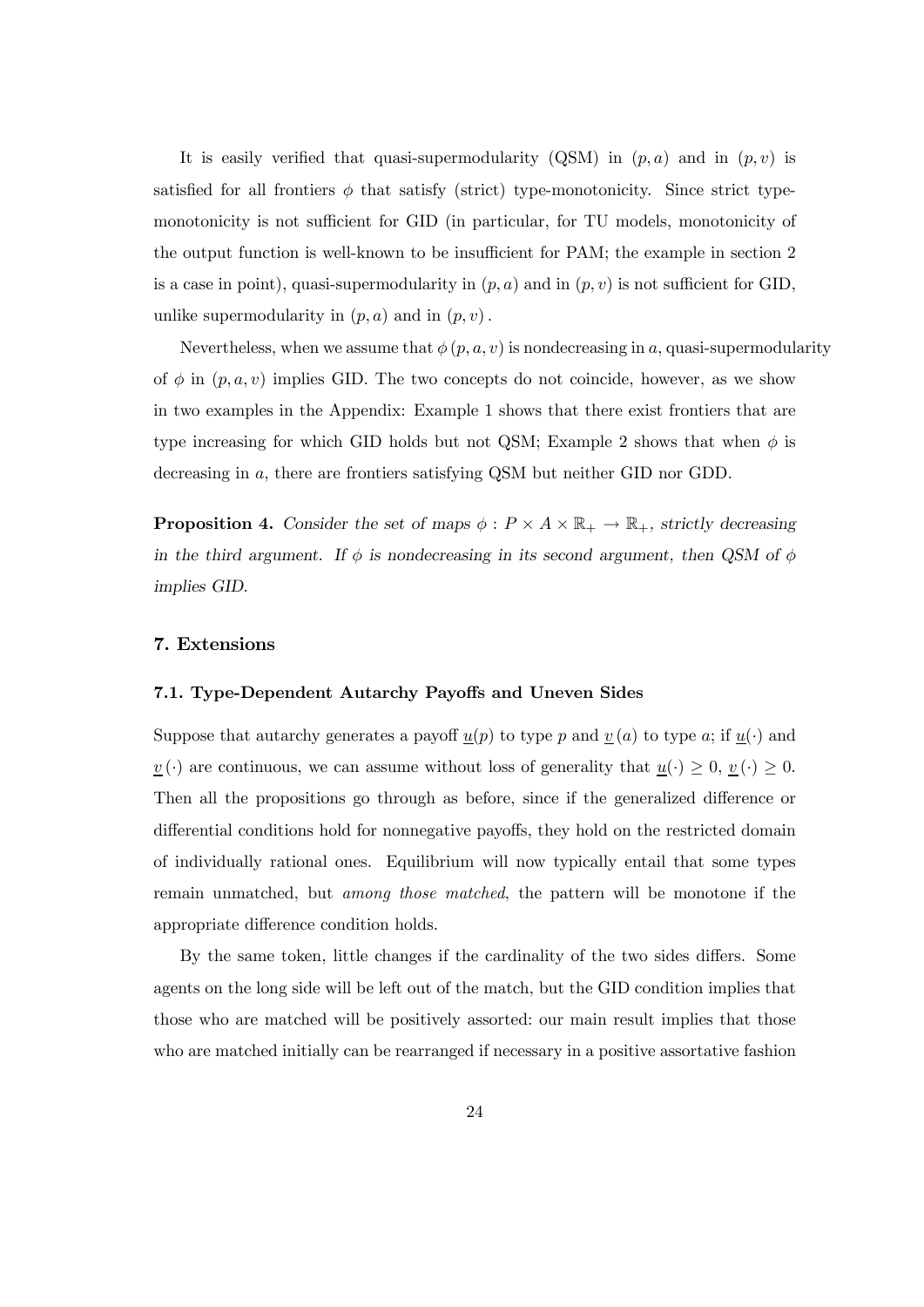while receiving the same payoffs. The unmatched agents, who before were unable to underbid any matched agent, will still be unable to do so.

## 7.2. One-Sided Models

One sided models, in which the type space is just  $A$ , introduce two complications. First they admit a richer variety of monotone matching patterns than two-sided models.14. Second, as is well known, they may have existence problems, at least in finite economies. Nevertheless, the apparatus developed here can be adapted straightforwardly to the onesided case to characterize equilibria when they exist.

Now GID takes the form  $\phi(a', a, \phi(a, a'', v))$  increasing in a for all  $v \leq \phi(a'', a, 0)$ ,  $a' >$  $a''$  (note that  $\psi(a, a', v) = \phi(a, a', v)$ ). If GID holds, we obtain a special form of PAM: segregation, wherein matched pairs consist of identical agents (obviously, this requires an even number of agents of each type). The proof mimics that of Proposition 1 in showing that any heterogenous match is unstable if GID holds. Sufficiency of GDD for NAM is shown similarly; we refer the reader to our working paper (Legros and Newman 2002b).

#### 7.3. Strict NTU

Our model excludes the extreme case in which the Pareto frontier for a matched pair is a point, as in the literature surveyed in Roth and Sotomayor (1990). Becker (1973) shows that strict monotonicity of the payoffs in type is sufficient for assortative matching in this case. It turns out that while the strict NTU model can be obtained as a limit case of ours, there are discontinuities in the limit. For instance, GID can be satisfied by an economy with strict NTU but not by nearby economies with strictly decreasing frontiers. GID still implies the existence of a PAM equilibrium, but there may also be other equilibria that are not payoff equivalent to a PAM equilibrium. However, if agents are never indifferent between partners, GID is sufficient for an economy to satisfy

<sup>&</sup>lt;sup>14</sup>In the one-sided model, matching satisfies PAM (NAM) if for any two matched pairs  $\langle a, a' \rangle$  and  $\langle \hat{a}, \hat{a}' \rangle$ , max $\{a, a'\} > \max\{\hat{a}, \hat{a}'\} \Longrightarrow \min\{a, a'\} \geq (\leq) \min\{\hat{a}, \hat{a}'\}.$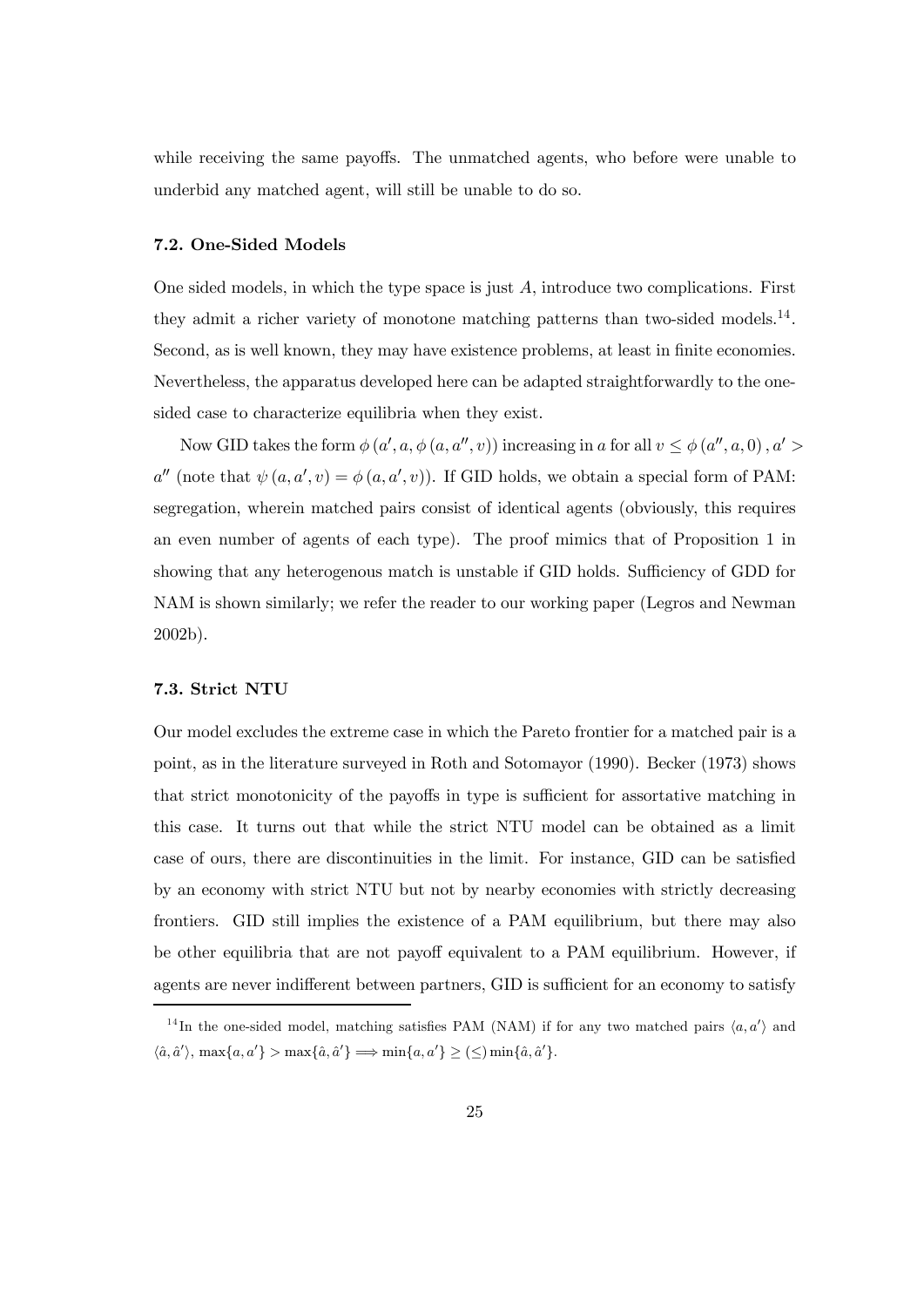PAM, which weakens Becker's condition. See Legros and Newman (2006a), which also shows that GID is a strengthening of Clark's (2006) and Eeckout's (2000) conditions for uniqueness of equilibrium.

#### 7.4. Continuum Economies

Since the GDC conditions are distribution free, our restriction to a finite number of agents is without much loss of generality. When the GID condition is strict, then even in economies with a continuum of agents and/or types, there can never be a negative stable match and PAM is the only equilibrium outcome. When the GID condition holds weakly, then whenever an equilibrium exists, it is possible to construct an equilibrium that is positive assortative. However, to establish the stronger analog of Proposition 1, that is, that any equilibrium is payoff equivalent to an equilibrium satisfying PAM, the algorithm used in the proof of Proposition 1 for finite economies is not applicable and has to be replaced by a limit argument. See Legros and Newman (2006b).

# 8. Conclusion

Many economic situations involving nontransferable utility are naturally modeled as matching or assignment games. We have presented some general sufficient conditions for monotone matching in these models. These have an intuitive basis and appear to be reasonably straightforward to apply. Specifically, if one wants to ensure PAM, it does not suffice only to have complementarity in types; one must ensure as well that there is enough type-payoff complementarity.

Implicitly motivating this paper's focus on properties of the economic environment that lead to monotone matching is the question of how changes in that environment affect matching patterns. Space, not to mention the present state of knowledge, is too limited to offer a complete answer to this question here, but being able to go beyond the TU case is a necessary part of the puzzle. Many phenomena that could be characterized as mass re-assignments of partners can be understood as manifestations of changes to the degree of transferability.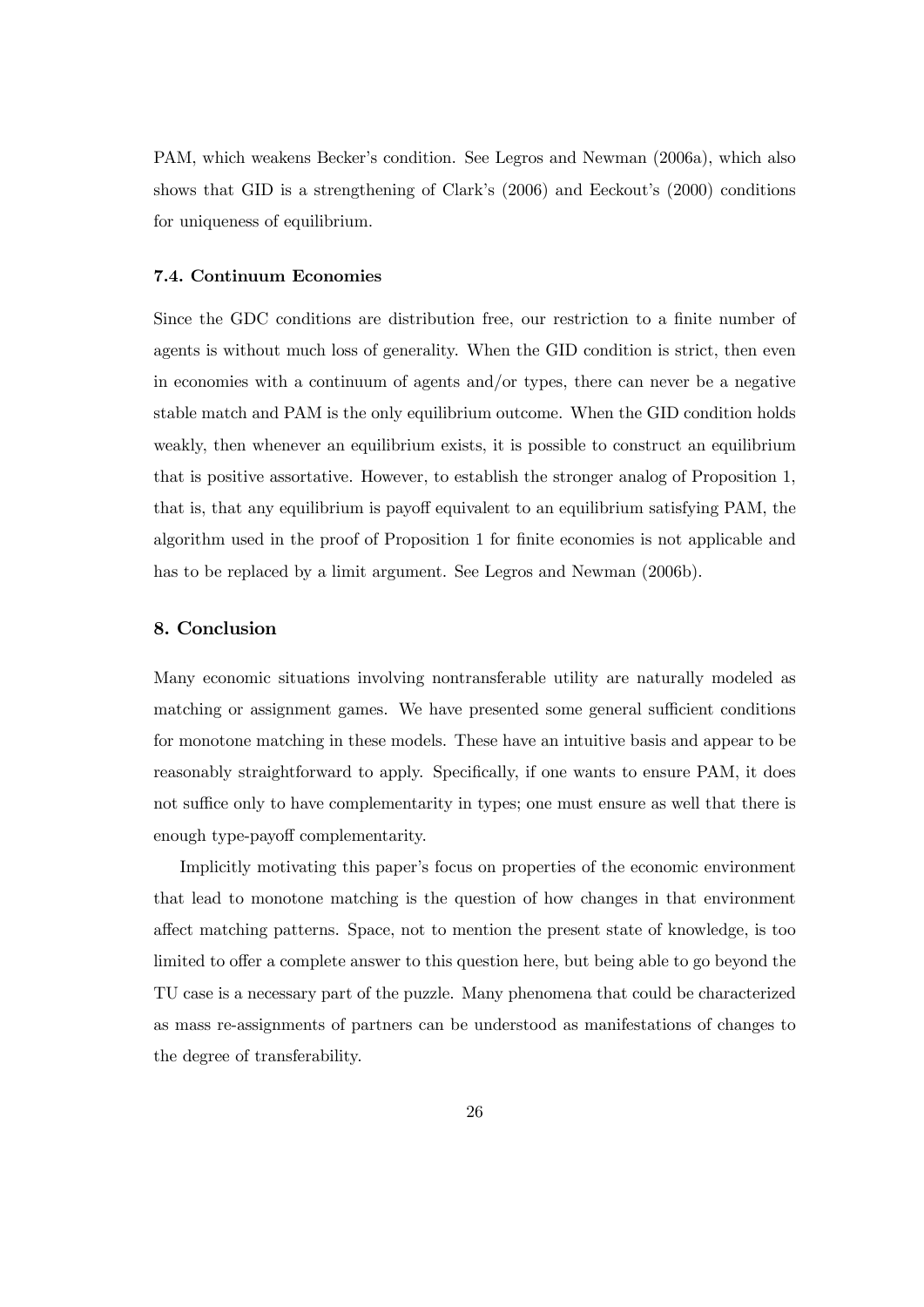For instance, mergers and divestitures involve reassignments of say, upstream and downstream divisions of firms. Transferability between divisions depends in part on the efficiency of financial markets, with the magnitude of the effect dependent on characteristics of individual firms such as liquidity position or productivity. Deregulations or innovations in financial markets will typically alter transferability and may lead to widespread reassignment of partnerships between upstream and downstream divisions, i.e., "waves" of corporate reorganization (Holmström and Kaplan, 2001).

Another example is a policy like Title IX, which requires US schools and universities receiving federal funding to spend equally on men's and women's activities (athletic programs having garnered the most public attention), or suffer penalties in the form of lost funding. If one models a college as partnership between a male and female student-athlete, identifying their types with the revenue-generating capacities of their respective sports, the policy acts to transform a TU model into an NTU one, rather like the example of section 2. Imposing Title IX would lead to a reshuffling of the types of males and females who match; the male wrestler (low revenue), formerly matched to the female point guard (high revenue), will now match with, say, a female rower, while the point guard now plays at a football school. There is evidence that this sort of re-assignment has taken place: the oft-noted terminations and contractions of some sports at some colleges are ameliorated by start-ups and expansions at others.

# 9. Appendix

# 9.1. Proof of Proposition 1

We prove (1), the proof of (2) is similar. The proof has two steps. We first establish that when GID holds, any equilibrium matching four types in a NAM fashion has the property that we can rematch these types in a PAM fashion without violating feasibility. We then show that if an equilibrium does not satisfy PAM we can use recursively the previous result to construct a type payoff equivalent equilibrium that satisfies PAM.

Lemma 1. Suppose that GID holds. Consider an equilibrium and associated stable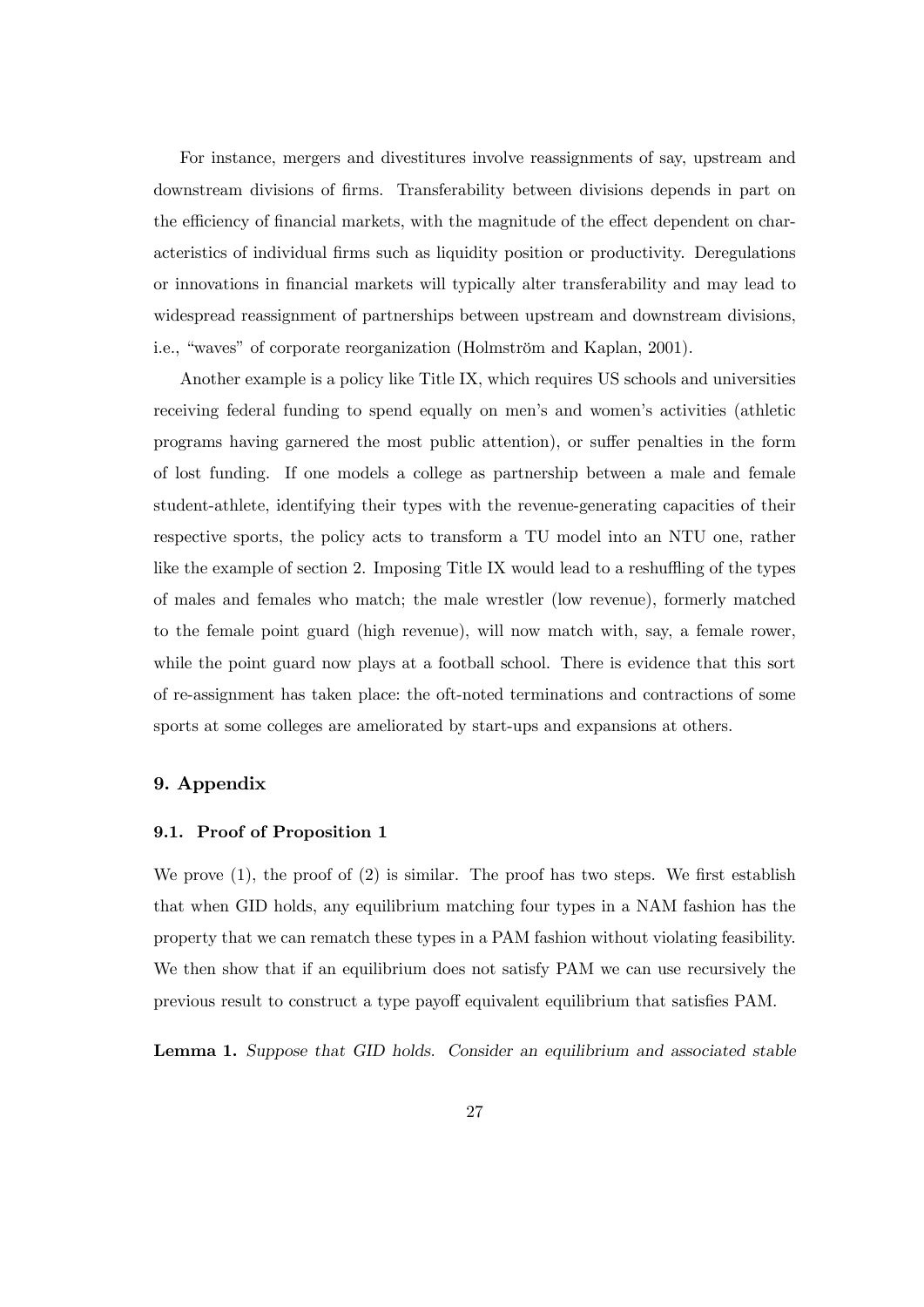$$
\langle \mathfrak{M}, \pi, \omega \rangle
$$
. If  $a' \in \mathfrak{M}(p)$ ,  $a \in \mathfrak{M}(p')$ , where  $a > a'$  and  $p > p'$ , then  $\pi(p) = \phi(p, a, \omega(a))$ ,  
 $\omega(a) \leq \psi(a, p, 0)$  and  $\pi(p') = \phi(p', a', \omega(a'))$  and  $\omega(a') \leq \psi(a', p', 0)$ .

**Proof.** Consider a NAM matching as in the Lemma with payoffs  $\pi$  and  $\omega$ . Feasibility entails

$$
\pi(p) = \phi(p, a', \omega(a')) \text{ and } \omega(a') \leq \psi(a', p, 0)
$$
\n(9.1)

$$
\pi(p') = \phi(p', a, \omega(a)) \text{ and } \omega(a) \leq \psi(a, p', 0)
$$
\n(9.2)

Stability of the NAM matching requires

$$
\omega (a') \geq \psi (a', p', \pi (p')) \tag{9.3}
$$

$$
\pi(p) \geq \phi(p, a, \omega(a)). \tag{9.4}
$$

From (9.4) and (9.2),

$$
\pi(p) \ge \phi(p, a, \omega(a)) = \phi(p, a, \psi(a, p', \pi(p')))
$$
\n(9.5)

From (9.2),  $\pi(p') \leq \phi(p', a, 0)$  and by GID,

$$
\phi(p, a, \psi(a, p', \pi(p'))) \geq \phi(p, a', \psi(a', p', \pi(p'))).
$$
\n(9.6)

From  $(9.3)$  and  $(9.1)$ ,

$$
\phi(p, a', \psi(a', p', \pi(p'))) \geq \phi(p, a', \omega(a')) = \pi(p) \tag{9.7}
$$

Hence, from (9.5)-(9.7), we must have an equality everywhere, or

$$
\pi(p) = \phi(p, a, \omega(a)) = \phi(p, a', \psi(a', p', \pi(p'))) = \phi(p, a', \omega(a')) = \pi(p). \quad (9.8)
$$

**Case 1:**  $\pi(p) > 0$ . In (9.8),  $\pi(p) = \phi(p, a, \omega(a))$  shows that  $(\pi(p), \omega(a))$  is feasible for  $(p, a)$ ; since  $\phi(p, a', \psi(a', p', \pi(p'))) > 0$ , it follows that  $\psi(a', p', \pi(p')) = \omega(a') \leq$  $\psi(p, a', 0)$  and therefore  $(\pi(p'), \omega(a'))$  is feasible for  $(p', a')$ .

**Case 2:**  $\pi(p) = 0$ . Then  $\omega(a') = \psi(a', p, 0) > 0$ , and by stability,  $\omega(a) \ge \psi(a, p, 0)$ .

We show that we cannot have  $\omega(a) > \psi(a, p, 0)$ . If we do, define  $u_0 = \phi(p', a, \psi(a, p, 0))$ . Then  $\phi(p', a, 0) > u_0 > \phi(p', a, \omega(a)) = \pi(p')$ . By construction,  $\phi(p, a, \psi(a, p', u_0))) = 0$ .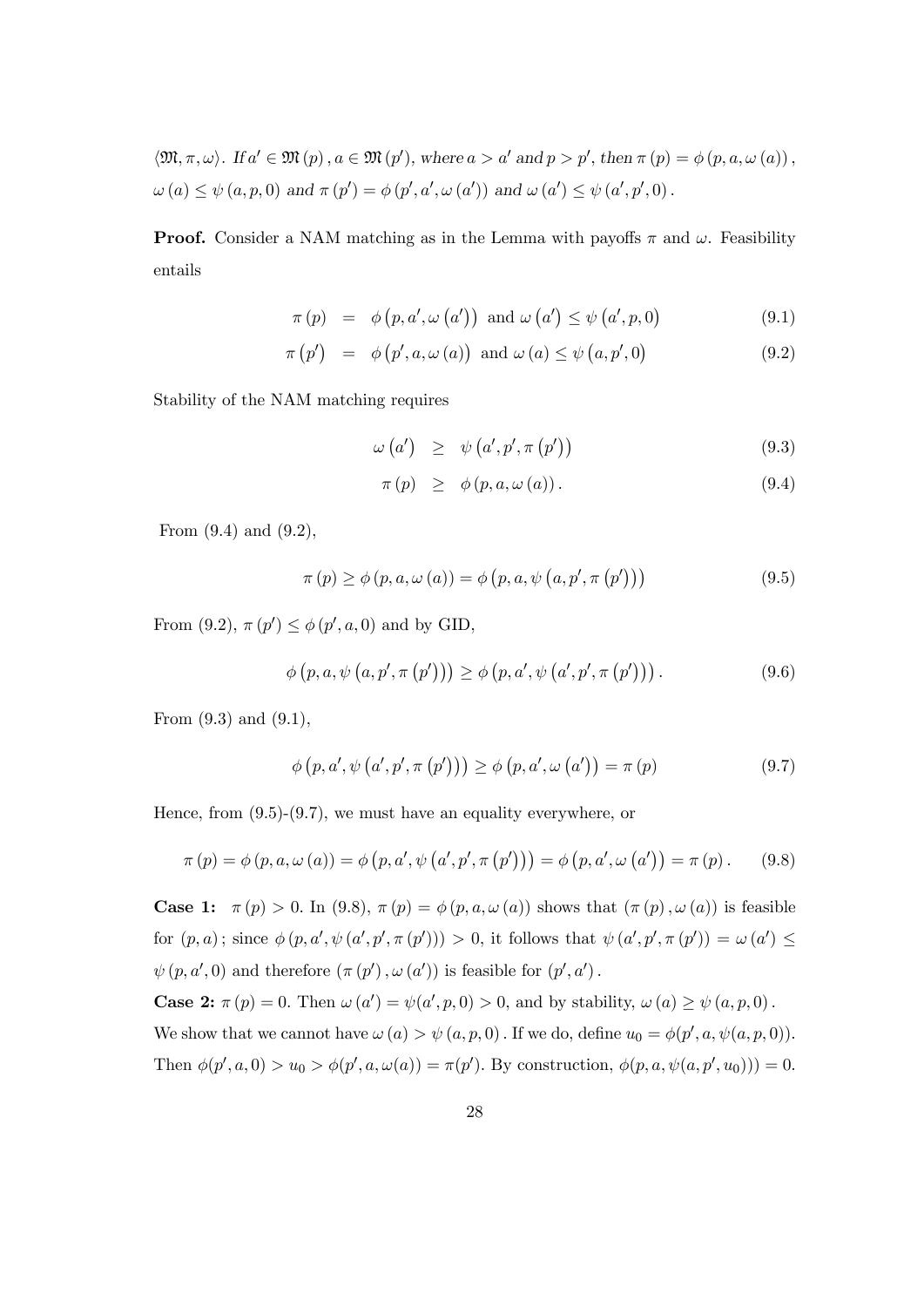If  $u_0 \leq \phi(p', a', 0)$ , then  $\psi(a', p', u_0) < \psi(a', p', \pi(p')) \leq \omega(a')$  by (9.3); if  $u_0 > \phi(p', a', 0)$ then  $\psi(a', p', u_0) = 0 < \omega(a')$ . Thus  $\phi(p, a', \psi(a', p', u_0)) > \phi(p, a', \omega(a')) = \pi(p) = 0$  $\phi(p,a,\psi(a,p',u_0))),$  and we have a contradiction of GID.

Therefore  $\omega(a) = \psi(a, p, 0)$  and  $(0, \omega(a))$  is feasible for  $(p, a)$ . From  $(9.8)$ ,  $\phi(p, a', \psi(a', p', \pi(p')))$  $(0, \text{ so } \psi(a', p', \pi(p')) \ge \psi(a', p, 0) = \omega(a')$ . But by stability  $(9.3)$  we must have an equality:  $\psi(a', p', \pi(p')) = \omega(a')$ , i.e.,  $(\pi(p'), \omega(a'))$  is feasible for  $(p', a')$ .

We have shown that under GID, if in equilibrium there are two matches that violate PAM, it is possible to reassign partners in order to obtain PAM without modifying payoffs and therefore without violating stability. This falls short, however, of showing that starting from an equilibrium in which  $\mathfrak{M}$  does not satisfy PAM we can find a payoff equivalent equilibrium satisfying PAM.

The next part of the proof shows an algorithm to construct a new equilibrium  $\langle \mathfrak{M}', \pi, \omega \rangle$  where  $\mathfrak{M}'$  satisfies PAM and  $\pi$  and  $\omega$  are the initial equilibrium type payoffs. It is easier to develop the argument in reference to agents rather than types. Let N be the cardinalities of I and J. Then, we can write  $I = \{i_k, k \in \{1, 2, ..., N\}\}\$ and  $J =$  $\{j_k, k \in \{1, 2, ..., N\}\}\.$  Higher indexes correspond to lower values of the characteristic, that is agent  $i_k$  has type p and agent  $i_l$  has type p' where  $p \geq p'$  if and only if  $k \leq l$ .

We show that under GID, any equilibrium  $\langle m, \pi^*, \omega^* \rangle$  is payoff equivalent to the equilibrium  $\langle m^*, \pi^*, \omega^* \rangle$  with  $m^*$   $(i_k) = j_k$ .

Suppose that in  $\langle m, \pi^*, \omega^* \rangle$ ,  $m(i_k) = j_l, l \neq k$ . Let  $k_0$  be the first time this situation arises. Hence for all  $t \leq k_0 - 1$ ,  $m(i_t) = m^*(i_t) = j_t$ . Let  $i_r$  be such that  $m(i_r) = j_{k_0}$ ; by construction if  $i_{k_0}$  has type p and  $j_{k_0}$  has type  $a, j_l$  has type  $a' \leq a$  and  $i_r$  has type  $p' \leq p$ . By the Lemma, we can match  $i_{k_0}$  with  $j_{k_0}$  and  $i_r$  with  $j_l$ , keep the same payoffs for the four agents without violating feasibility or stability. Doing so we have a new matching  $m_{[1]}$ 

$$
m_{[1]}(i_t) = \begin{cases} m^*(i_t) & \text{if } t \le k_0 \\ m(i_t) & \text{if } t \ge k_0 + 1, t \ne r \\ j_l & \text{if } t = r. \end{cases}
$$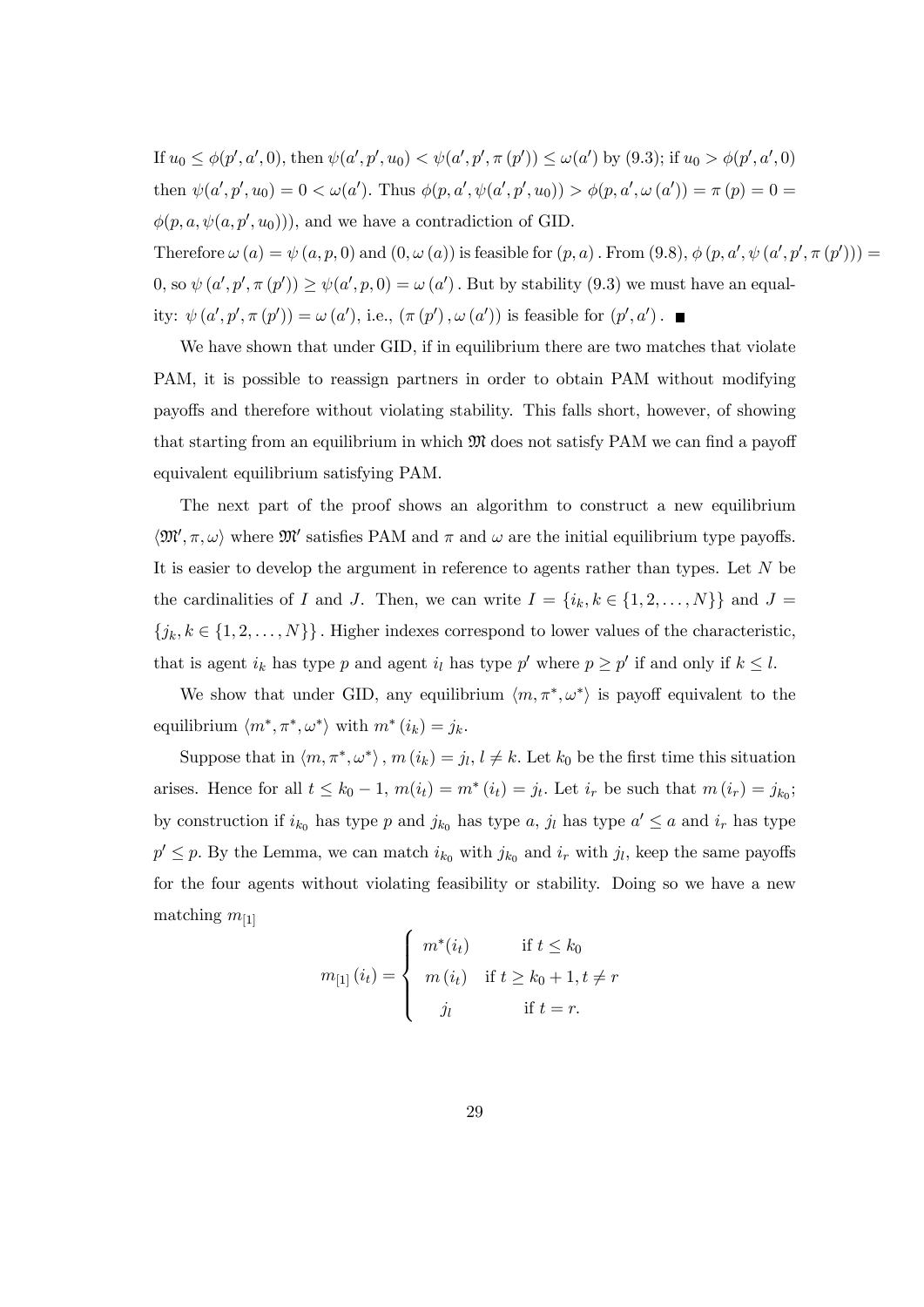If  $m_{[1]} = m^*$ , we are done. Otherwise, let  $k_1$  be the first index such that  $m_{[1]} (i_t) \neq j_t$ ; by construction of  $m_{[1]}$ , it must be the case that  $k_1 \geq k_0 + 1$ . Repeat the previous construction to obtain a new matching function  $m_{[2]}$  with  $m_{[2]}(t) = m^*(t)$  for  $t \leq k_1$ . Repeating this construction, we will have a value n such that  $m_{[n]} = m^*$ . Stability of  $m^*$  with respect to  $(\pi^*, \omega^*)$  is inherited from the stability of m with respect to  $(\pi^*, m^*)$ . Hence  $\langle m^*, \pi^*, \omega^* \rangle$  is an equilibrium satisfying PAM, concluding the proof.

## 9.2. Proof of Corollary 1

Consider  $a > a', p > p'$  and  $u \leq \phi(p', a, 0)$ . By type monotonicity  $\phi(p', a, 0) \geq$  $\phi(p', a', 0)$ .

If  $u \in [\phi(p', a', 0), \phi(p', a, 0)], \phi(p, a, \psi(a, p', u)) = \phi(p, a, 0)$  which is greater than  $\phi(p, a', 0)$  by type monotonicity. Hence,  $\phi(p, a, \psi(a, p', u)) \ge \phi(p, a', \psi(a', p', u))$ .

If  $u \in (0, \phi(p', a', 0))$ , since  $\phi$  is type monotonic, when  $\hat{a} \ge a'$ , and  $\hat{p} \ge p'$ ,  $\phi(p', a', 0) \leq \phi(\hat{p}, \hat{a}, 0)$ , therefore  $u < \phi(\hat{p}, \hat{a}, 0)$ . Letting  $v = \psi(a', p', u)$ ,  $(\hat{p}, \hat{a}, v) \in D$ and  $\phi_{12}(\hat{p}, \hat{a}, v)$  is well defined for all  $\hat{a} \ge a'$  and  $\hat{p} \ge p'$ . Therefore,

$$
0 \leq \int_{a'}^{a} \phi_{12}(\hat{p}, \hat{a}, v) d\hat{a}
$$
  
=  $\phi_1(\hat{p}, a, v) - \phi_1(\hat{p}, a', v)$ . (9.9)

Since  $\phi_{13} \geq 0$ , we have for all  $\hat{p} \geq p'$ ,  $\phi_1(\hat{p}, a, \psi(a, p', u)) \geq \phi_1(\hat{p}, a, \psi(a', p', u))$  which together with (9.9) leads to

$$
\phi_1(\hat{p}, a, \psi(a, p', u)) \ge \phi_1(\hat{p}, a', \psi(a', p', u)). \tag{9.10}
$$

Integrating both sides with respect to  $\hat{p}$  on the interval  $[p', p]$  leads to

 $\phi\left(p,a,\psi\left(a,p',u\right)\right)-\phi\left(p',a,\psi\left(a,p',u\right)\right)\geq\phi\left(p,a',\psi\left(a',p',u\right)\right)-\phi\left(p',a',\psi\left(a,p',u\right)\right).$ Since  $\phi(p', a, \psi(a, p', u))$  and  $\phi(p', a', \psi(a, p', u))$  are both equal to u, we obtain the GID condition.

If  $u = 0$ , consider a sequence  $\{u_k\} \subset (0, \phi(p', a', 0))$  converging to 0. For each k, we have by the previous case  $\phi(p, a, \psi(a, p', u_k)) \ge \phi(p, a', \psi(a', p', u_k))$ ; since  $\phi$  and  $\psi$  are continuous, taking the limit on both sides with respect to k yields  $\phi(p, a, \psi(a, p', 0)) \ge$  $\phi(p, a', \psi(a', p', 0))$ .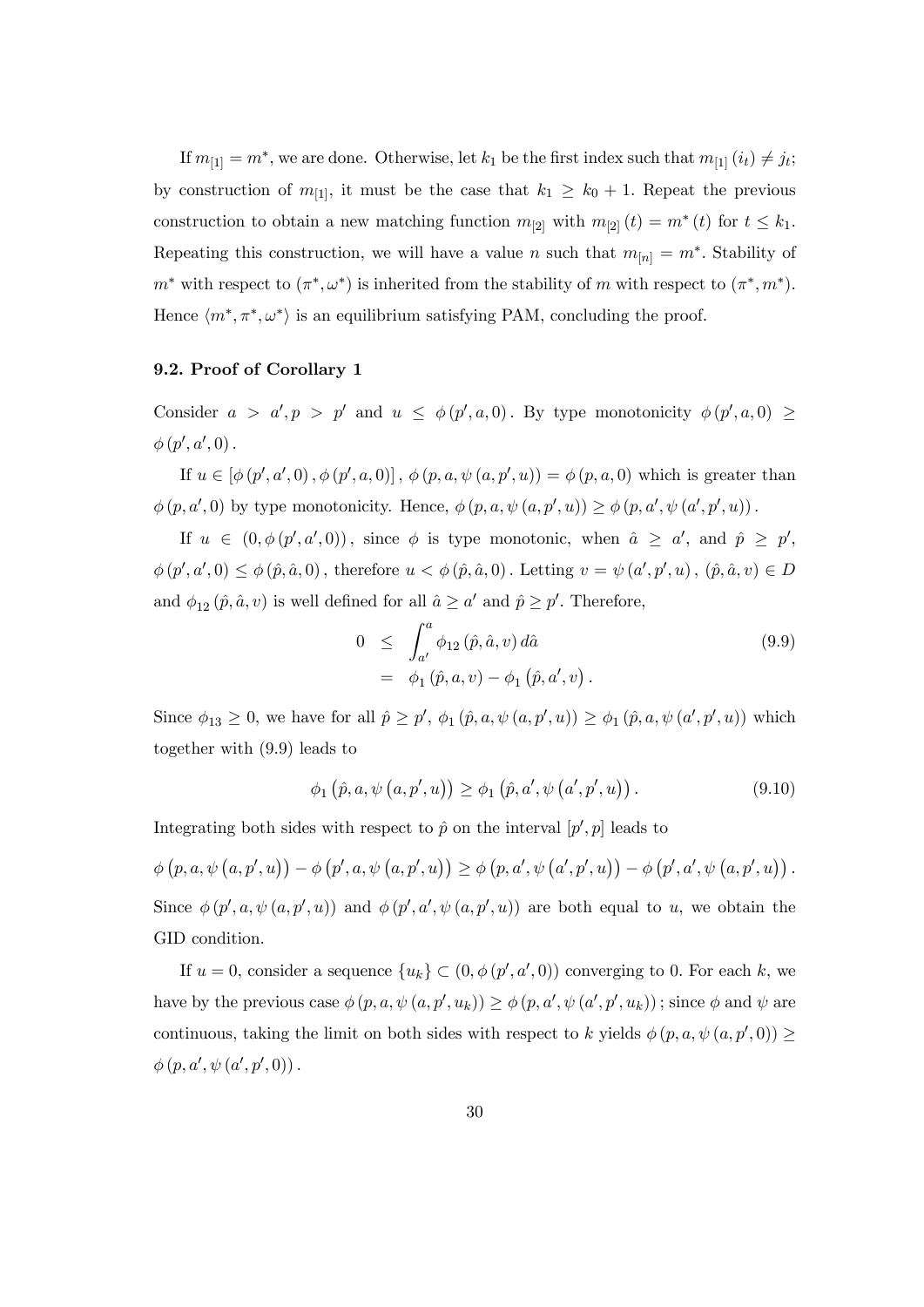## 9.3. Proof of Claim in Remark 1

Suppose GID and let  $u \in (0, \phi(p', a, 0))$ . Since  $(p', a, \psi(a, p', u)) \in D$ , type monotonicity implies that for all  $p > p'$ ,  $(p, a, \psi(a, p', u)) \in D$ . If GID holds,  $\phi(p, a, \psi(a, p', u))$  is nondecreasing in a for  $p > p'$ ; since this function is differentiable in a, we must have  $0 \leq \frac{d}{da} \phi(p, a, \psi(a, p', u)) = \phi_2(p, a, \psi(a, p', u)) + \phi_3(p, a, \psi(a, p', u)) \cdot \psi_1(a, p', u).$  This proves necessity.

For sufficiency, consider  $a' < a, p' < p$  and  $u \le \phi(p', a, 0)$ . If  $u \in [\phi(p', a', 0), \phi(p', a, 0)]$ , GID holds since  $\phi(p, a, \psi(a, p', u)) = \phi(p, a, 0)$ . If  $u \in (0, \phi(p', a', 0))$ , since  $\phi$  is type increasing, for all  $\hat{a} \ge a$ ,  $\psi(\hat{a}, p', u) \le \psi(\hat{a}, p, u)$  and therefore,  $(p, \hat{a}, \psi(\hat{a}, p', u)) \in D$ , which shows that  $\phi(p, \hat{a}, \psi(\hat{a}, p', u))$  is differentiable with respect to  $\hat{a}$ . Hence, integrating (4.5) on  $[a', a]$  leads to the GID condition. If  $u = 0$ , use a limit argument as in the previous proof.

# 9.4. Proof of Proposition 2

We consider the case for GID; the proof for GDD is similar. It is enough to show that the map  $\phi^{F,G}(p,a,v)$  satisfies GID, that is that  $\phi^{F,G}(p,a,\psi^{G,F}(a,p',u))$  is increasing in a.

$$
\begin{array}{lcl} \phi^{F,G} \left( p, a, \psi^{G,F} \left( a, p', u \right) \right) & = & F(\phi(p, a, G^{-1}(\psi^{G,F} \left( a, p', u \right); a); p) \\ \\ & = & F\left( \phi(p, a, G^{-1} (G \left( \psi \left( a, p', F^{-1} \left( u; p' \right) \right); a \right); a); p \right) \\ \\ & = & F\left( \phi(p, a, \psi \left( a, p', F^{-1} \left( u; p' \right) \right); p \right), \end{array}
$$

since  $F(\cdot; p)$  is strictly increasing,  $\phi^{F,G}(p, a, \psi^{G,F}(a, p', u))$  is increasing in a only if  $\phi(p, a, \psi(a, p', F^{-1}(u; p'))$  is increasing in a, which is true since  $\phi$  satisfies GID.

## 9.5. Proof of Proposition 3

Consider PAM, as the case for the necessity of GDD for NAM is similar. Suppose there are  $p, p' \in P$ ,  $p > p'$  and  $a, a' \in A$ ,  $a > a'$ , and a payoff level  $u \leq \phi(p', a, 0)$  such that  $\phi(p,a,\psi(a,p',u)) < \phi(p,a',\psi(a',p',u))$ . Then we can find a distribution of types such that there is an equilibrium that is not payoff equivalent to PAM.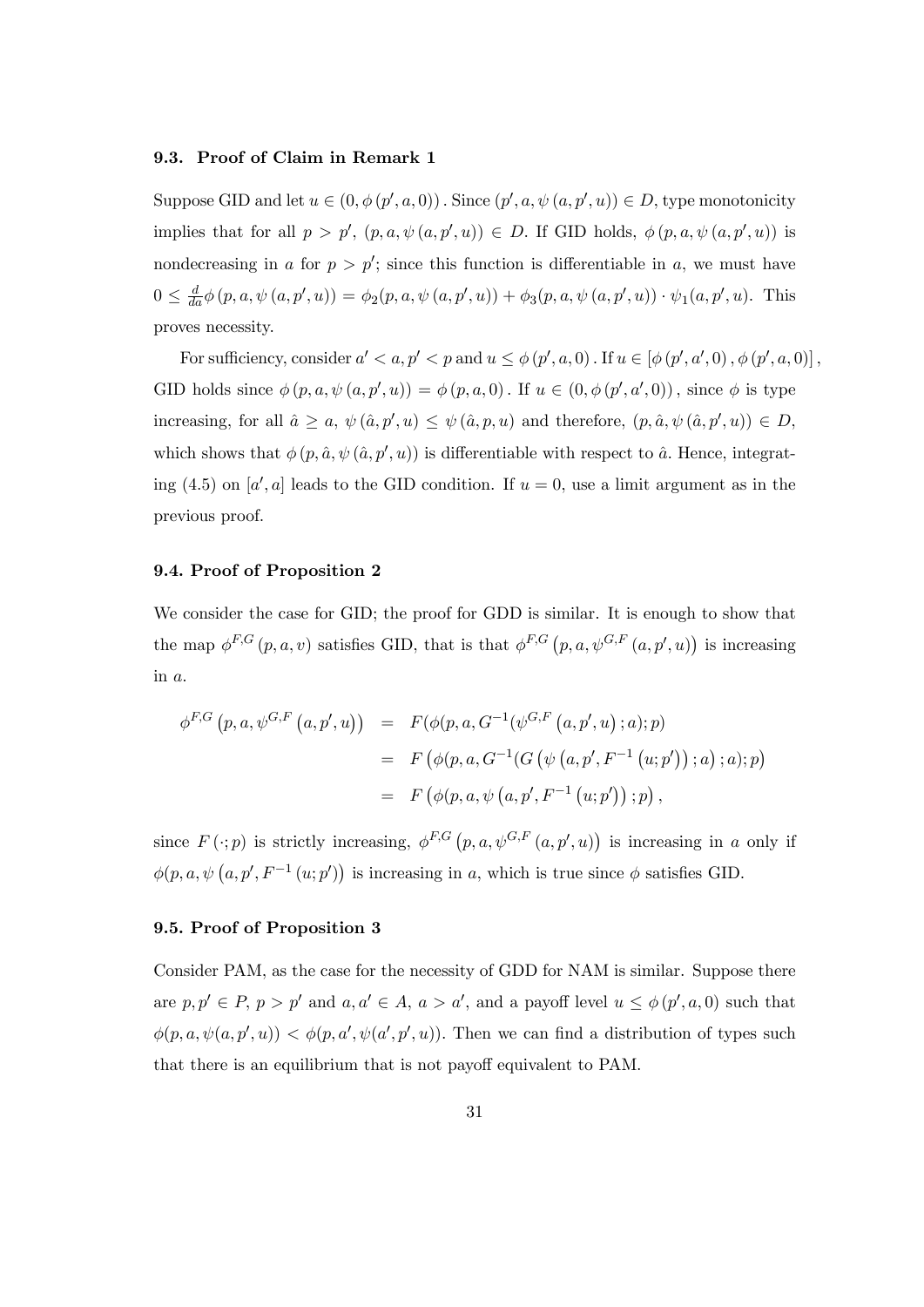To see this, put an equal number of agents at each of the four types  $p, p', a, a'$ . Then there is  $\epsilon > 0$  such that  $\langle p', a \rangle$  with payoffs  $(u, \psi(a, p', u))$  and  $\langle p, a' \rangle$  with payoffs  $(\phi(p, a', \psi(a', p', u)+\epsilon), \psi(a', p', u)+\epsilon))$  is an equilibrium. To verify stability, note that by continuity of  $\phi$  in v, for  $\epsilon$  small enough,  $\phi(p, a, \psi(a, p', u)) < \phi(p, a', \psi(a', p', u) + \epsilon)$ . Thus  $p$  would be strictly worse off switching to  $a$  as long as  $a$  receives at least his equilibrium payoff. Similarly a' would lose  $\epsilon$  by switching to p'. Finally, the match is not payoff equivalent to PAM because p cannot generate  $\phi(p, a', \psi(a', p', u) + \epsilon)$  in a match with a without offering a less than  $\psi(a, p', u)$  And no match with PAM could support these payoffs, since the same inequality implies that  $p$  cannot generate his equilibrium payoff in a match with a.

#### 9.6. Proof of Proposition 4

Let  $p > p'$ ,  $a > a'$ . We establish GID, i.e.,

$$
\phi(p', a', v') = \phi(p', a, v) \Rightarrow \phi(p, a, v) \ge \phi(p, a', v')
$$
\n(9.11)

Suppose  $\phi(p', a', v') = \phi(p', a, v)$ ; since  $\phi$  is nondecreasing in its second argument and decreasing in its third, we have  $v \geq v'$ . Put  $x = (p', a, v)$  and  $y = (p, a', v')$ ; then  $x \wedge y = (p', a', v')$  and  $x \vee y = (p, a, v)$ . We therefore have  $\phi(x) = \phi(x \wedge y)$ , and by QSM,  $\phi(x \lor y) \ge \phi(y)$ , i.e.,  $\phi(p, a, v) \ge \phi(p, a', v')$ , as desired.

#### 9.7. QSM and the GDC

#### Example 1.

The example shows that within the set of type increasing frontiers, QSM is a stronger concept than GID. The construction resembles that in section 2: starting from a pair of payoffs  $f(p|a)$  to p and  $g(a|p)$  to a, that serves as a "reference point" for a match  $(p, a)$ , construct a frontier  $\phi(p, a, v)$  by allowing transfers at a rate  $\beta$  away from the reference payoff. Consider  $p > p'$ ,  $a > a'$ , with the reference points for the four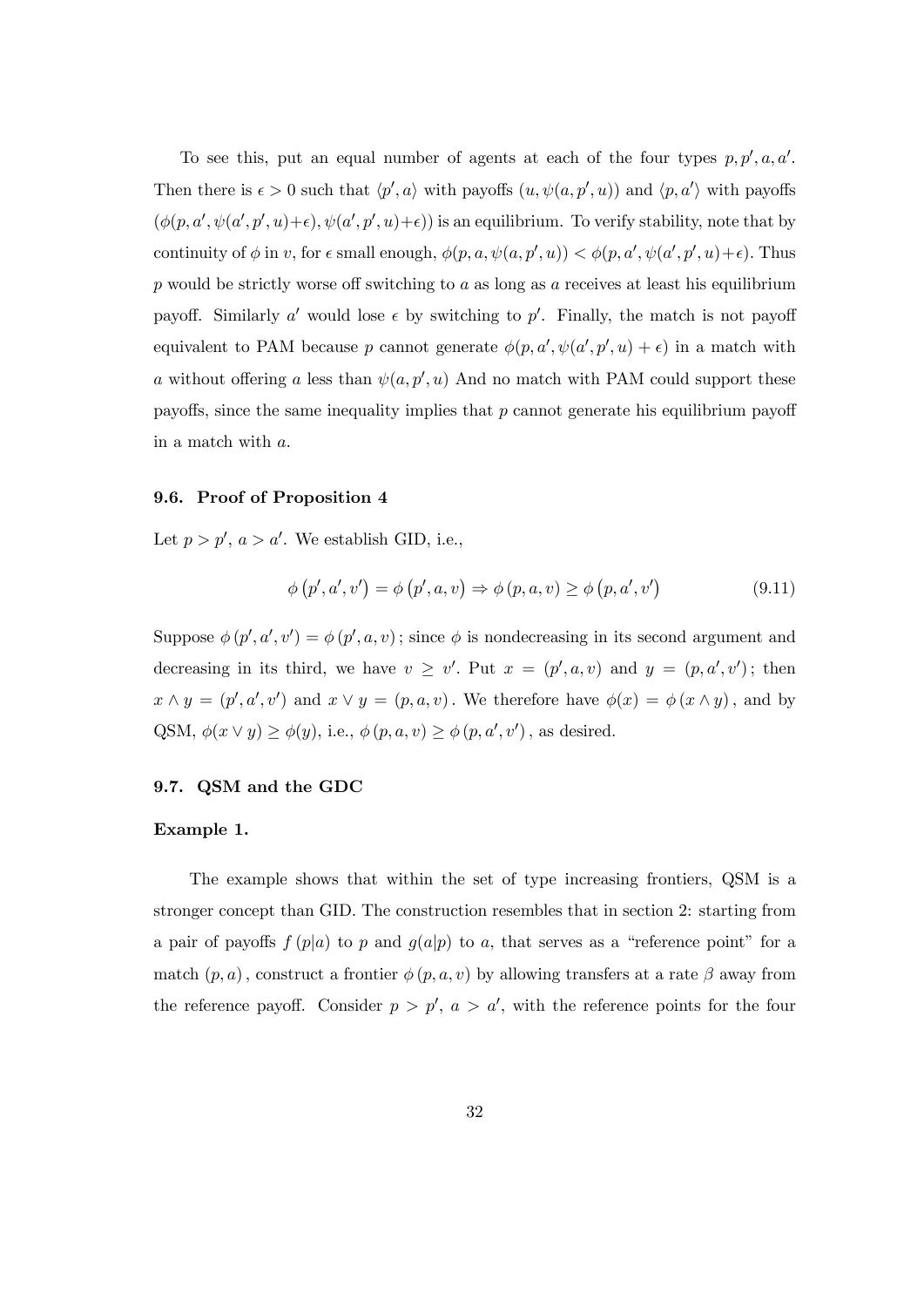possible matches:

$$
f (p|a') = g (a'|p) = t
$$
  
\n
$$
f (p'|a') = g (a'|p') = s
$$
  
\n
$$
f (p'|a) = r, g (a|p') = s
$$
  
\n
$$
f (p|a) = g (a|p) = t.
$$

where we  $s < t < r$ . We assume that  $\beta = 1$  in the match  $(p, a)$ , hence,  $\phi(p, a, v)$ max  $\{0, 2t - v\}$ , and that  $\beta$  is "small" for the other matches. In particular, we assume that  $t > (1 + \beta) s$ ,  $r \in (t, 2t - s]$ , and  $\beta < (t - s) / (t + r)$ . Note that  $\phi$  is increasing in its first two arguments. See Figure 9.1.



Figure 9.1: GID holds but QSM is violated

We show that QSM is violated. Let  $x = (p, a', t)$ ,  $y = (p', a, s)$ , we have  $x \wedge y =$  $(p', a', s)$  and  $x \vee y = (p, a, t)$ . Then,  $\phi(x) = t > s = \phi(x \wedge y)$  and QSM would require that  $\phi(x \vee y) > \phi(y)$ . However,  $\phi(y) = r$  and  $\phi(x \vee y) = t$ , and since  $r > t$  we have a violation of QSM.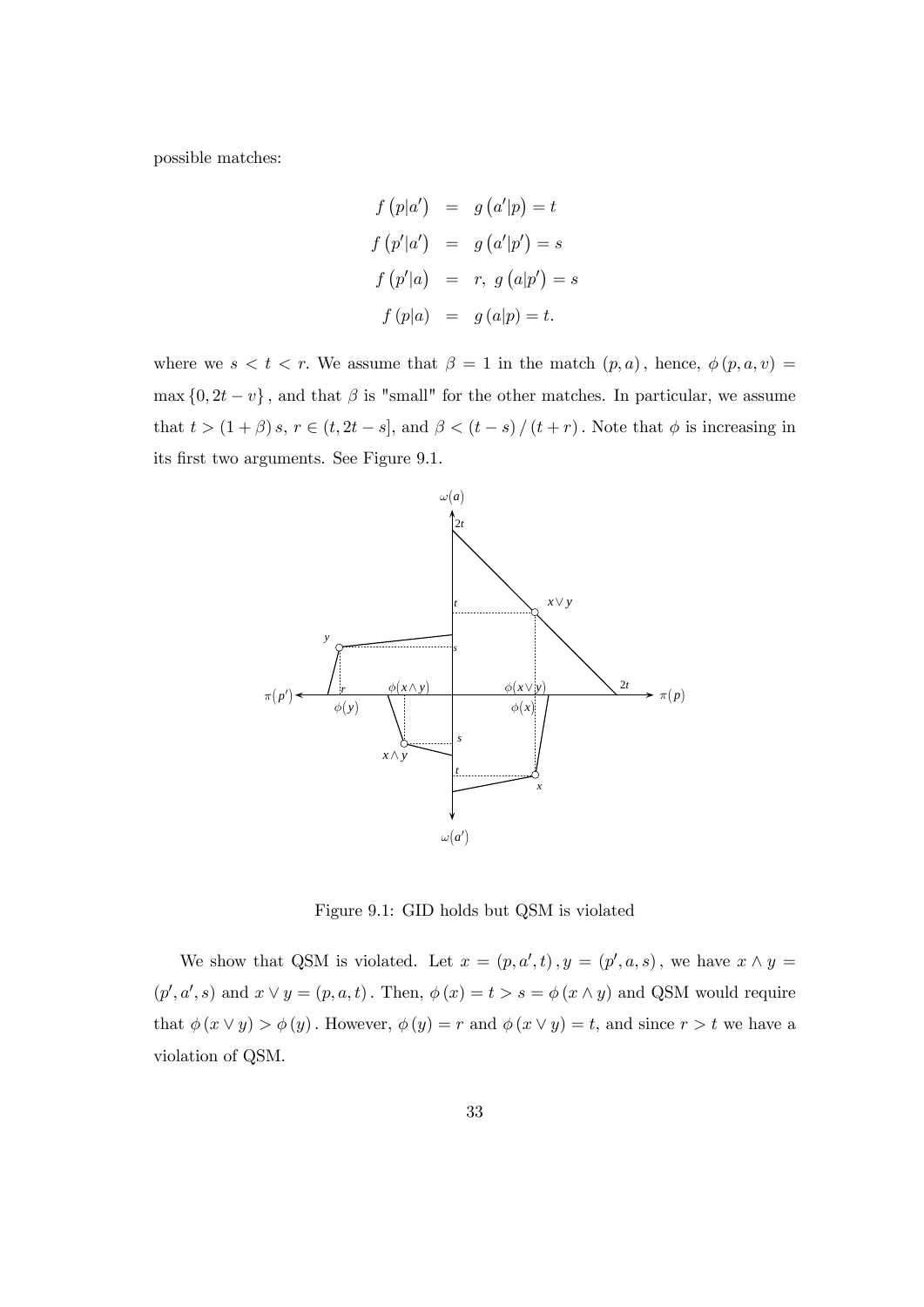We now verify GID. For  $u \in [0, \phi(p', a, 0)]$ , where  $\phi(p', a, 0) = r + \beta s$ , observe that

$$
\phi(p, a, \psi(a, p', u)) \ge \phi(p, a, \psi(a, p', 0)) = 2t - (s + \beta r).
$$

On the other hand,  $\phi(p, a', \psi(a', p', u)) \leq t(1 + \beta)$ . Therefore, GID holds if

$$
t(1+\beta) \le 2t - (s + \beta r)
$$

which is satisfied since  $\beta < (t - s)/(t + r)$ . This proves that the set of frontiers that are monotonic in types and that satisfy QSM is a strict subset of those satisfying GID.

#### Example 2.

The example illustrates the role of the type-increasing condition in establishing Proposition 4: without it, QSM no longer implies GID.

Let  $p > p'$ ,  $a > a'$ , and, where they are positive,  $\phi(p, a, v) = s - v$ ,  $\phi(p', a, v) =$  $t - v, \phi(p', a', v) = r - v$ , and  $\phi(p, a', v) = s - (s/r)v$ , where  $0 < s < t < r$ .

Clearly,  $\phi$  is not type increasing. Moreover, for  $u \in [0, r]$ ,  $\phi(p, a, \psi(a, p', u)) = \max\{0, s \max(0, t - u)$ } and  $\phi(p, a', \psi(a', p', u)) = us/r$ , so that for u in a neighborhood of  $t - s$ ,  $\phi$  fails to satisfy GID, while in a neighborhood of t,  $\phi$  doesn't satisfy GDD.

We now show that nevertheless,  $\phi$  is QSM. Since  $\phi$  is nonincreasing in all three arguments, for any choice of x and y, we cannot have  $\phi(x) > \phi(x \wedge y)$ , so it is enough to verify that  $\phi(x) = \phi(x \wedge y) \Longrightarrow \phi(x \vee y) \ge \phi(y)$ . Note that the QSM inequality holds if  $\phi(y)=0$ . In all cases below we set  $y = (\tilde{p}, \tilde{a}, w)$ .

**Case 1.**  $x = (p', a', v)$ . If  $v \leq w$ ,  $x \wedge y = x$  and  $x \vee y = y$ , and the QSM inequality is satisfied trivially. If  $v > w$ , then  $\phi(x) = \phi(x \wedge y) \Longleftrightarrow \max\{0, r - v\} = \max\{0, r - w\}$ , which can happen only if  $w \geq r$ . Then,  $\phi(y)=0$  and the QSM inequality is satisfied.

**Case 2.**  $x = (p, a, v)$ . Then,  $\phi(x \wedge y) = \phi(\tilde{p}, \tilde{a}, \min(v, w))$ . If  $v \leq s$ ,  $\phi(x) = s - v$  and  $\phi(x) = \phi(x \wedge y)$  only if  $y = x$ , and the QSM inequality holds. If  $v > s$ ,  $\phi(x) = 0$  and we need  $\phi(x \wedge y) = 0$ , or min  $(v, w) \ge \psi(\tilde{a}, \tilde{p}, 0)$ ; in this case,  $\phi(y) = 0$  and the QSM inequality is satisfied.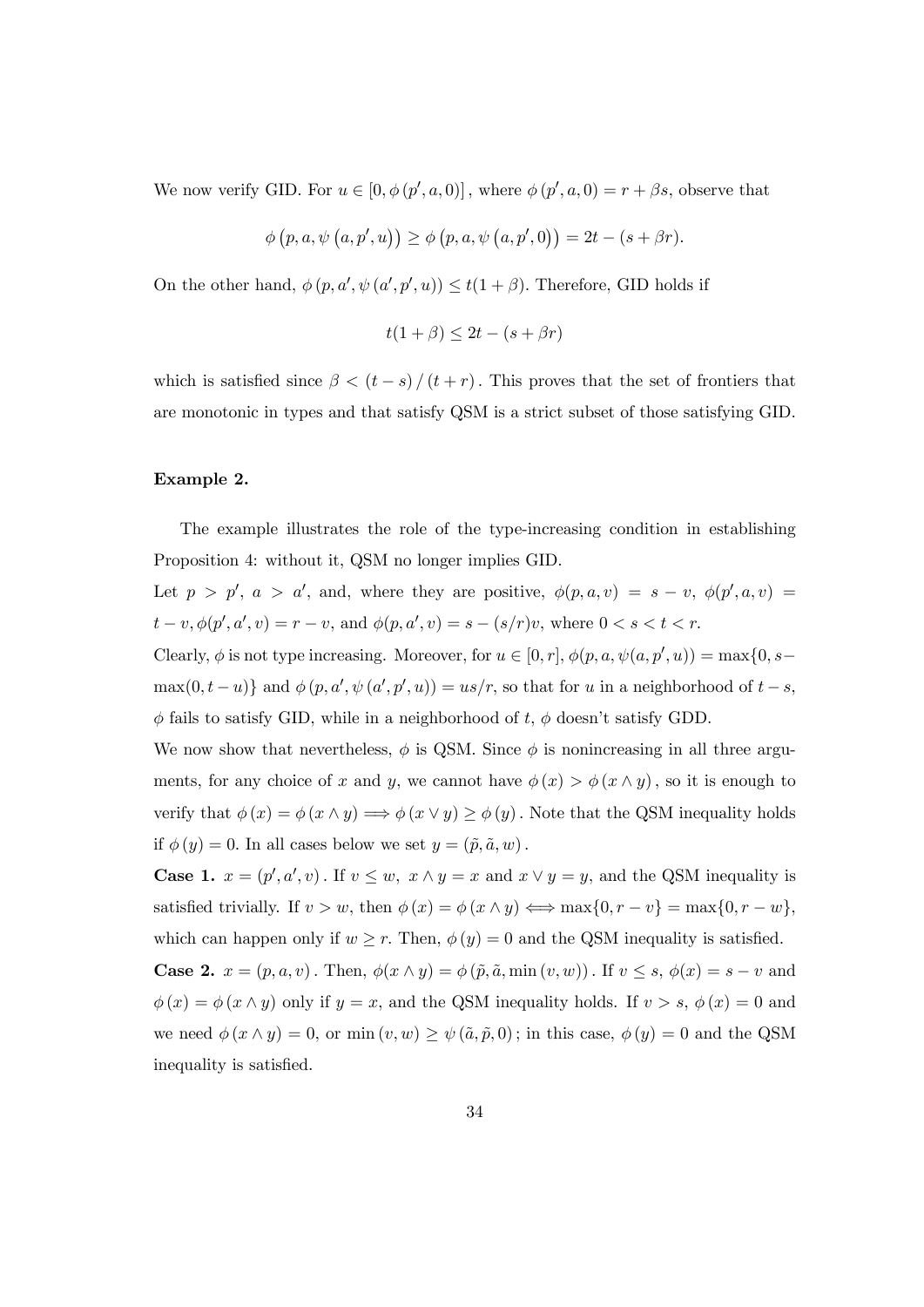**Case 3.**  $x = (p', a, v)$ . Then  $\phi(x \wedge y) = \phi(p', \tilde{a}, \min(v, w))$ . If  $v < t$ ,  $\phi(x) = t - v$ and  $\phi(x) = \phi(x \wedge y)$  only if  $\tilde{a} = a$  and  $v = \min(v, w)$ . Then,  $y = x \vee y = (\tilde{p}, a, w)$ and the QSM inequality holds. If  $v \ge t$ ,  $\phi(x) = 0$  and we need  $\phi(p', \tilde{a}, \min(v, w)) = 0$ , or min  $(v, w) \ge \psi(\tilde{a}, p', 0)$ . Since  $\psi$  is decreasing in types,  $\psi(\tilde{a}, \tilde{p}, 0) \le \psi(\tilde{a}, p', 0)$ , and therefore min  $(v, w) \ge \psi(\tilde{a}, \tilde{p}, 0)$ , proving that  $\phi(y) = 0$  and the QSM inequality holds. **Case 4,**  $x = (p, a', v)$ , is similar to Case 3.

Thus QSM is satisfied while neither of the GDC hold: when  $\phi$  is not type increasing, QSM has little relationship to the GDC.

# References

- [1] Ackerberg, D. and M. Botticini (2002): Endogenous Matching and the Empirical Determinants of Contract Form, Journal of Political Economy, 110, 564-591.
- [2] Becker, G.S. (1973): "A Theory of Marriage: Part I, Journal of Political Economy, 81, 813-846.
- [3] Besley, T., and M. Ghatak (2005), Competition and Incentives with Motivated Agents, American Economic Review, 95, 616-636.
- [4] Chiappori, P.-A. and P. Reny (2006): Matching to Share Risk, Unpublished Manuscript, http://home.uchicago.edu/~preny/papers/matching-05-05-06.pdf.
- [5] Clark, S. (2006): The Uniqueness of Stable Matchings, Contributions to Theoretical Economics, 6, http://www.bepress.com/bejte/contributions/vol6/iss1/art8
- [6] Eeckhout, J. (2000): On the Uniqueness of Stable Marriage Matchings, Economics Letters, 69: 1-8.
- [7] Farrell, J., and S. Scotchmer (1988): Partnerships, *Quarterly Journal of Economics*, 103, 279-297.
- [8] Holmström, B., and S.N. Kaplan (2001): Corporate Governance and Merger Activity in the U.S.: Making Sense of the 1980s and 1990s, Journal of Economic Perspectives, 15, 121-144.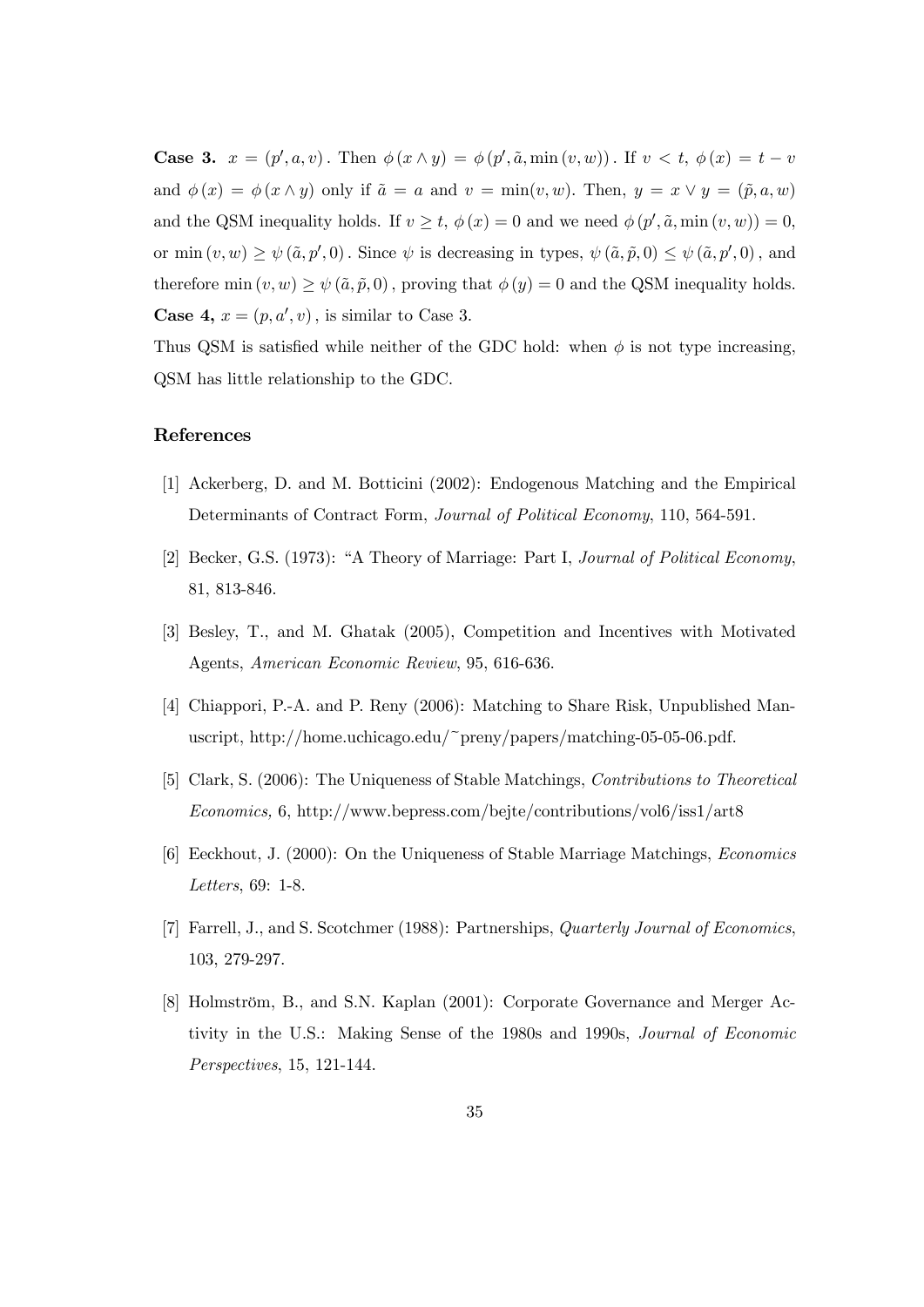- [9] Holmström, B., and P. Milgrom (1987): Aggregation and Linearity in the Provision of Intertemporal Incentives, Econometrica, 55, 303-328.
- [10] Jewitt, I. (1988): Justifying the First-Order Approach to the Principal-Agent Problem, Econometrica, 56, 1177-1190.
- [11] Kaneko, M. (1982): The Central Assignment Game and the Assignment Markets, Journal of Mathematical Economics, 10, 205-232.
- [12] Lazear, E.P. (2000): Performance Pay and Productivity, American Economic Review, 90, 1346-1361.
- [13] Legros, P., and A.F. Newman (2002a): "Monotone Matching in Perfect and Imperfect Worlds, Review of Economic Studies, 69, 925-942.
- [14] \_\_\_\_\_\_\_ (2002b): Assortative Matching in a Nontransferable World, CEPR DP 3469, www.cepr.org/pubs/dps/DP3469.asp.
- [15] \_\_\_\_\_\_\_ (2006a): Notes on Assortative Matching under Strict NTU, Unpublished Manuscript, http://homepages.ulb.ac.be/~plegros/documents/strict.pdf.
- [16] \_\_\_\_\_\_\_ (2006b): Notes on Assortative Matching in Two-Sided Continuum Economies, Unpublished Manuscript, http://homepages.ulb.ac.be/~plegros/documents/PDF/continuumgid\_implies\_pam3.pdf.
- [17] Milgrom, P., and C. Shannon (1994): Monotone Comparative Statics, Econometrica, 62, 157-180.
- [18] Newman, A.F. (1999): Risk Bearing, Entrepreneurship, and the Theory of Moral Hazard, Unpublished Manuscript, http://www.econ.ucl.ac.uk/downloads/newman/risk.pdf.
- [19] Prendergast, C. (2002): The Tenuous Trade-off between Risk and Incentives, Journal of Political Economy, 110, 1071-1102.